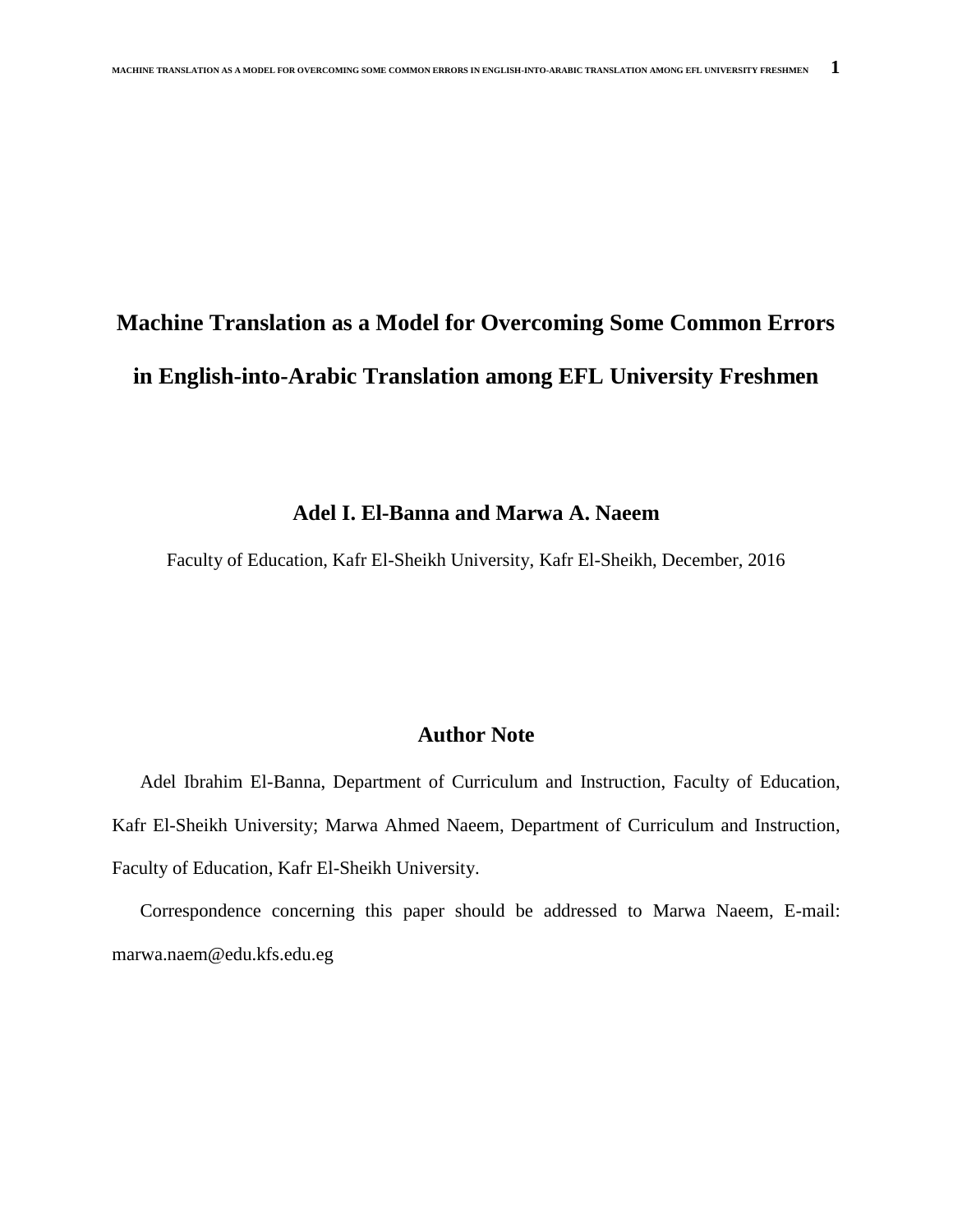## **Abstract**

This research work aimed at making use of Machine Translation to help students avoid some syntactic, semantic and pragmatic common errors in translation from English into Arabic. Participants were a hundred and five freshmen who studied the *Translation Common Errors Remedial Program* prepared by the researchers. A testing kit that included *A Translation Common Errors Test* booklet, a table of specifications, scoring criteria and a model answer key were prepared by the researchers as well. Besides, a ten-session *Translation Common Errors Remedial Program* also designed by the researchers was implemented. The theoretical basis of that program was the Presentation-Practice-Production (PPP) method. The one-group preposttest design was adopted. Statistically, the Paired-samples *t*-test was utilized to manipulate the collected data. It was found that the *Translation Common Errors Remedial Program*, which employed Machine Translation as a model, was effective in bettering participants' translated texts syntactically, semantically and pragmatically. The Researchers added their own observations and concluded with some recommendations for further research.

*Keywords*: Machine Translation, translation teaching, translation tests, remedial programs, common errors.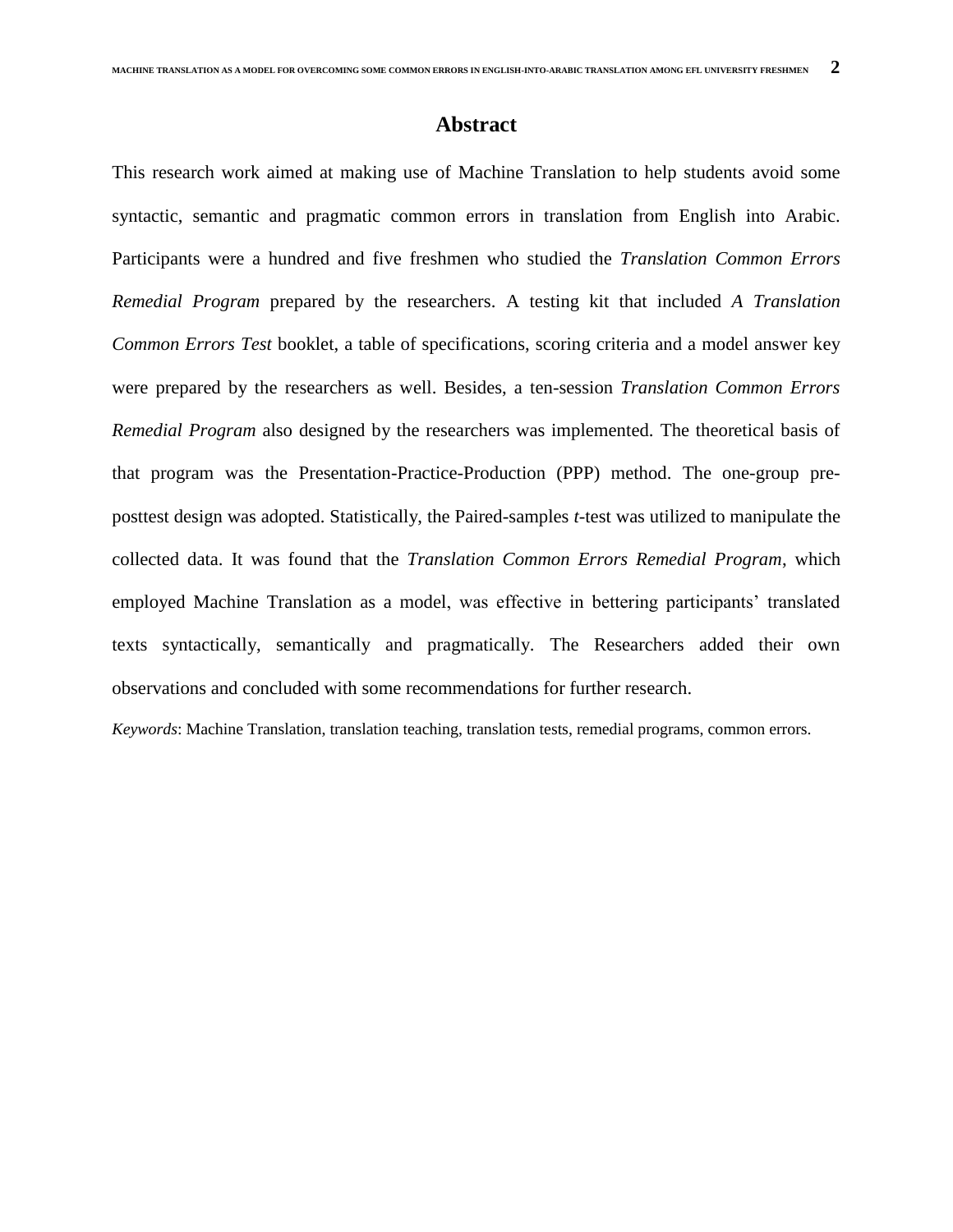### **Machine Translation as a Model for Overcoming Some Common Errors in**

## **English-into-Arabic Translation among EFL University Freshmen (\*)**

Translation is a vital skill for foreign language learners. It is used for both academic and entertaining purposes. With the increased dependence on computer software and Internet applications, foreign language learners resort to Machine Translation (MT) so as to obtain quick and easy translation for source texts. Notwithstanding, a complete reliance on MT leads to serious lexical, semantic and syntactic errors in the target text; especially, when the source language and the target one are culturally and glottogonically different (i. e. English and Arabic).

Asserting the importance of translation, Grossman (2010) pointed out that the need for translation exceeded the traditional role of accessing other people's literature to play a more significant cultural role in bettering relationships and increasing mutual understanding between two peoples. A third notable role of translation was enlightenment represented in one's ability to see from a different angle.

Euphemism was evaluated by a qualitative approach so as to determine the influence of sociocultural differences in translating euphemistic expressions from English-into-Arabic. Syrian and Iraqi translators participated in that study. Results showed that both translators frequently resorted to such techniques as omission and literal strategy. These techniques did not express euphemistic words functionally. Moreover, both translators attempted to translate the euphemistic expressions semantically at the expense of rendering them adequately into the target culture. Despite the similarities and differences in adopting certain translation strategies by both translators, Syrian translation was euphemistically better than the Iraqi one. (Anber & Swear, 2016).

**<sup>(\*)</sup> This research work is written according to the American Psychological Association (APA), Sixth Edition Publication Manual.**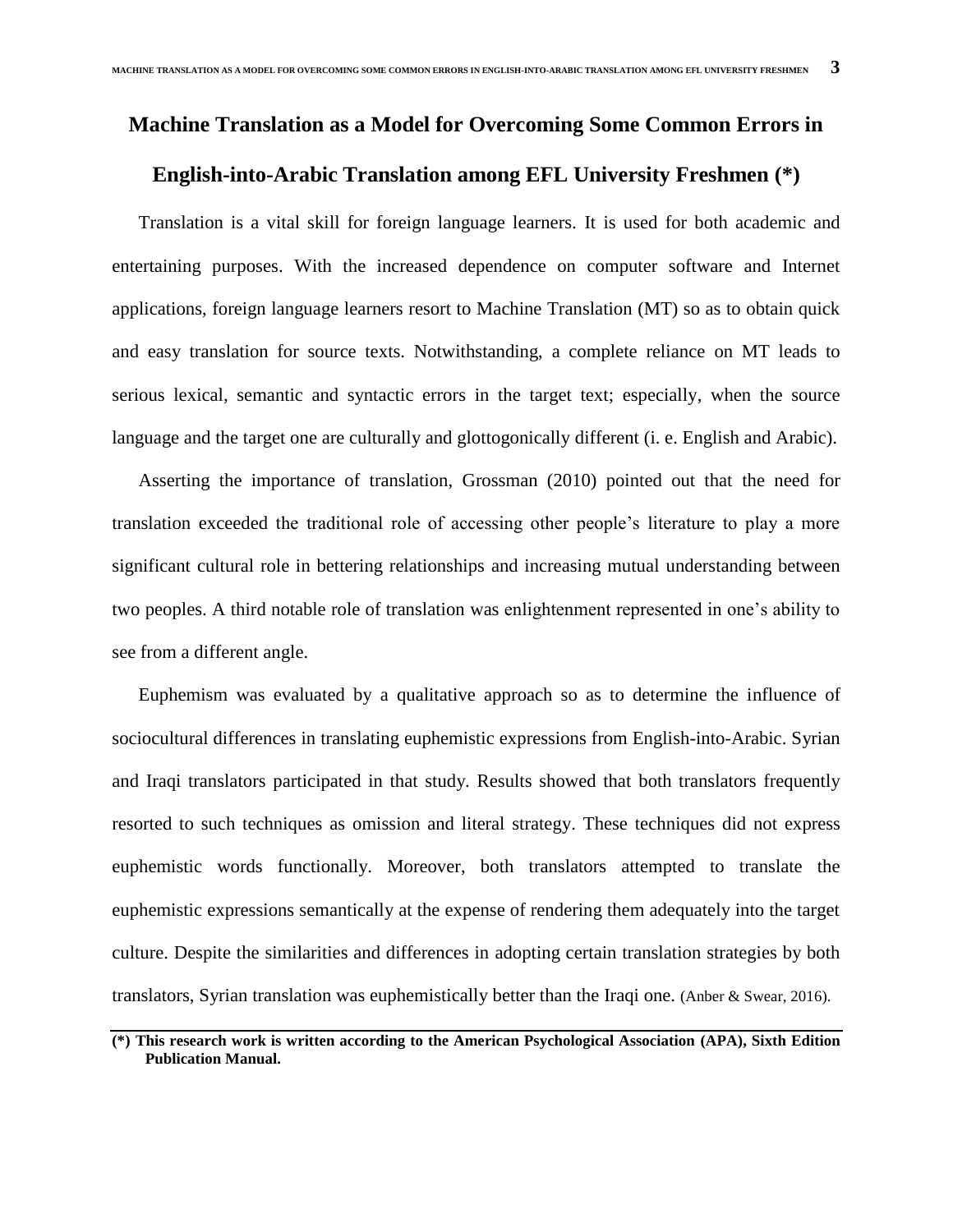Zhao (2013) analyzed students' common translation errors. He pointed out that these errors were represented in students' inflexible use of translation skills, their mistakes in translating idioms, inflexible and boring statements and students' insufficient knowledge of cultural background.

Classified as a sub-field of Artificial Intelligence (AI), MT was defined as specialized computer programs that translate one human language to another. Machine Translation was also included under the umbrella term of computational linguistics. Handling it as a teaching/learning strategy, MT underwent changes over time. In the past, it was considered to be a useful tool for getting the gist of a text. In the present, such Web-based versions of MT as *Google Translate*, *Yahoo Babel Fish* and *Bing Translator* are hoped to serve some communication purposes among languages of similar systems and origins (Garcia, 2010; Täuschel, 2008).

 A lot of ink flowed on the importance of MT. It has a scientific importance as it represents an interesting, controllable, not to mention reliable tool for testing ground knowledge in language. In addition, MT has a commercial importance resulting from its being accessible and – in most cases – free. Machine Translation tools are highly competitive in the sense that they allow launching content simultaneously in multiple languages on commercial sites. Besides, MT renders fast translated texts at a button press. Philosophically, MT is important because it represents a challenge to automate a human activity that requires comprehensive knowledge and several skills. Machine translation tools also give a general idea of the text, despite of the inaccuracy of the translated output. Using different translation engines, MT tools are helpful in the sense that they complement each other on the bilingual dictionary level (Goldsborough, 2009; Homiedan, 2001; National Research Council & National Academy of Sciences, 1990; Täuschel, 2008).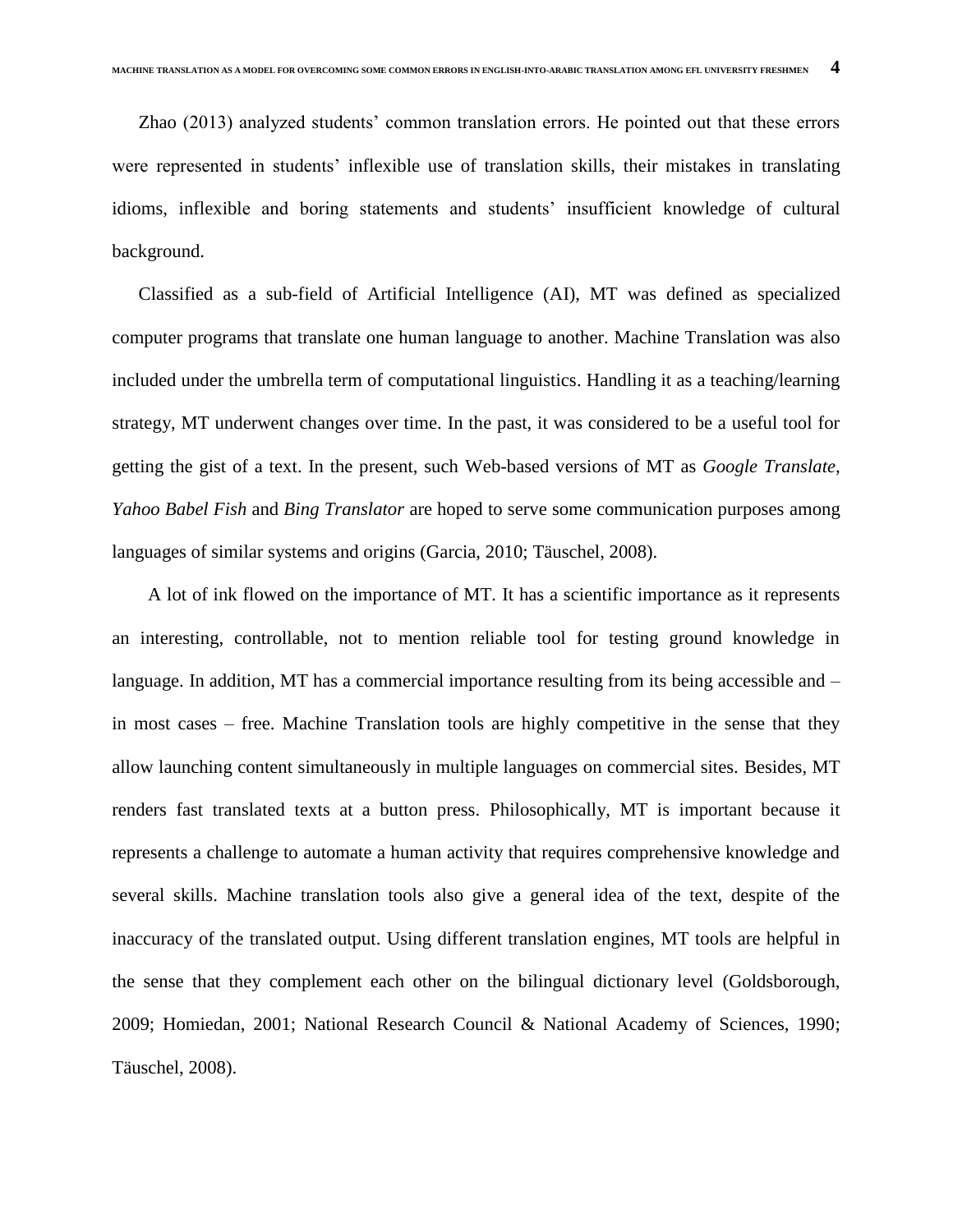Machine Translation was said to have three levels of problems. The base level was concerned with the technical problem of how symbols can transfer the translated content accurately from one language into another. The next level addressed the semantic problem of how the transmitted symbols convey the desired meaning precisely. The most advanced level was about the effectiveness problem, that is, how the translated meaning affects conduct effectively in the desired way. Those three levels were more concisely presented as the syntactic, semantic and pragmatic problems of MT. Ambiguity of human languages; especially English, was also a barrier that hiders MT from determining the correct synonym that best suits the context of a translated content. Furthermore, the disability of MT to deal accurately with jargon taken for granted by native speakers was one of the most obvious problems for those who depended on automated translation tools (Brown, Asher, & Simpson, 2006; Ferrier, 2006; Goldsborough, 2009).

In the Egyptian environment, Marghany (2016) discussed the different problems encountered by EFL undergraduates on resorting to MT. He used a descriptive analytical technique to analyze translated texts from Arabic into English. Results indicated various types of grammatical and lexical problems. Seven suggestions were proposed including investigating the factors that affect improving MT and exploiting translation to teach L2.

Being interested in the syntactic level of errors in MT, Groves and Mundt (2015) asked students to write essays in their first languages. Then, these essays were translated into English via *Google Translate.* Findings referred to the existence of serious grammatical errors in the translated output. Notwithstanding grammatical errors, it was remarked that the obtained translation met the minimum required accuracy standard set by most international universities.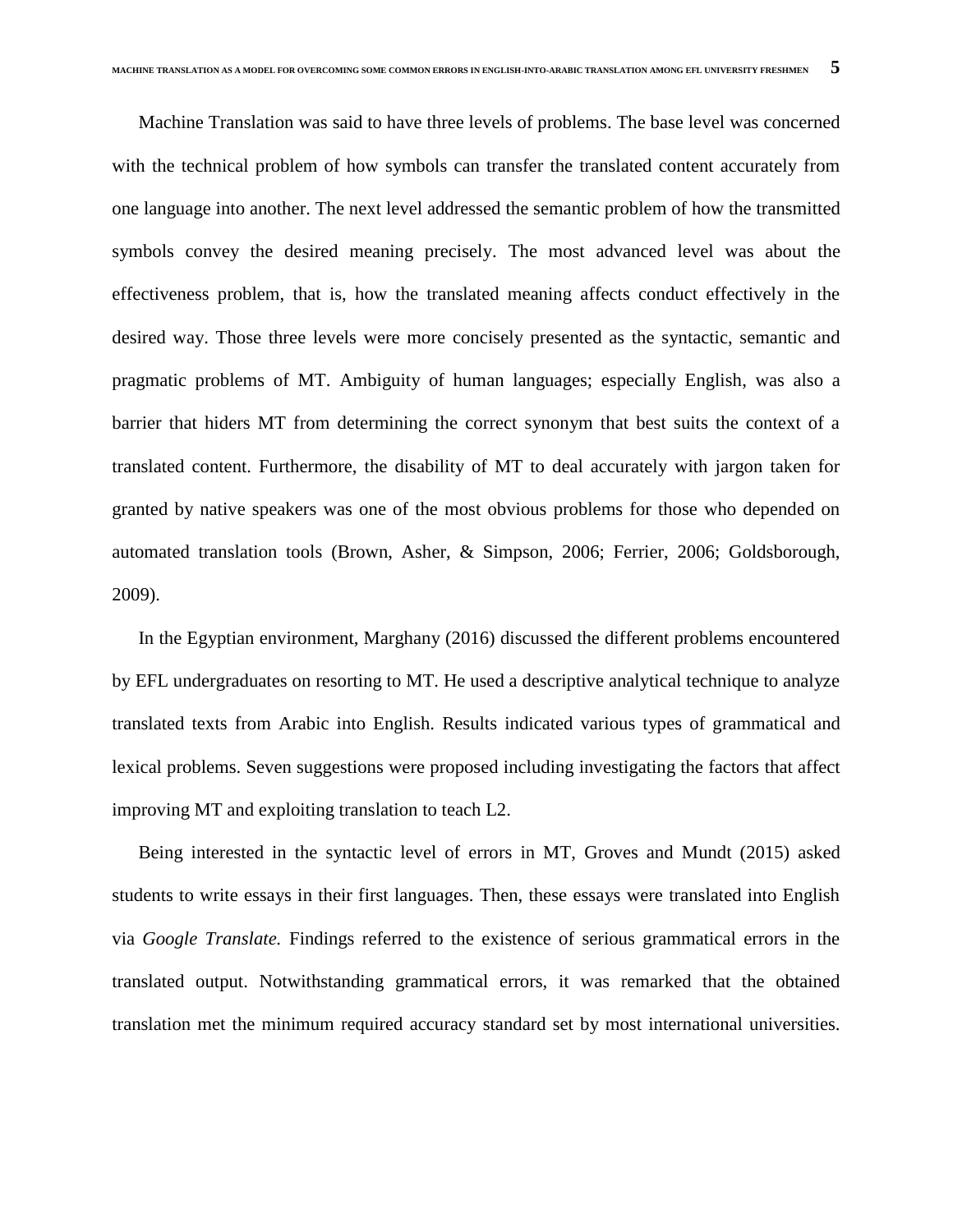The recommendation given was not to neglect MT in teaching English for academic purposes as it is a promising tool in that field.

A type of MT; namely, Neural Machine Translation (NMT) was manipulated by Luong, Pham and Manning (2015). In their analysis, translation tasks between German and English were carried out. Using specialized electronic programs, three thousand sentences were evaluated. They suggested effective global and local approaches to improve NMT. Results recommended NMT over traditional MT for translating names and long sentences.

Focusing on *Google Translate* as a common tool of MT, a number of studies questioned the accuracy of the free, Web-based translation resource. Balk et al. (2012) compared the accuracy of the output translated articles in eight languages using *Google Translate*. Using *Google Translate*, each article was translated into English. Moreover, the time required to translate each article was tracked. One of ten fluent speakers extracted data from the original article versions, whereas the English translated article versions were extracted by one of five native English researchers. The conclusion of the study mentioned that the tool was effective in reducing language bias. However, cautious reviewing for translated texts was recommended.

In a higher education environment, a study was made to compare quality and accuracy among the outputs of *Google Translate,* students' translation and professional translation. The sample included thirty six texts assessed by five raters. A ready-made rubric: Colina's assessment tool (2009) was used. Translations provided by *Google Translate* were found the weakest. Their quality was estimated below-average. These translations needed essential modifications to make sense and be formally accepted (Rensburg, Snyman, & Lotz, 2012).

Questioning the reliance on MT as a product of globalization, Açıkgöz and Sert (2006) adopted a moderate approach to study the adequacy and inadequacy of MT at certain pragmatic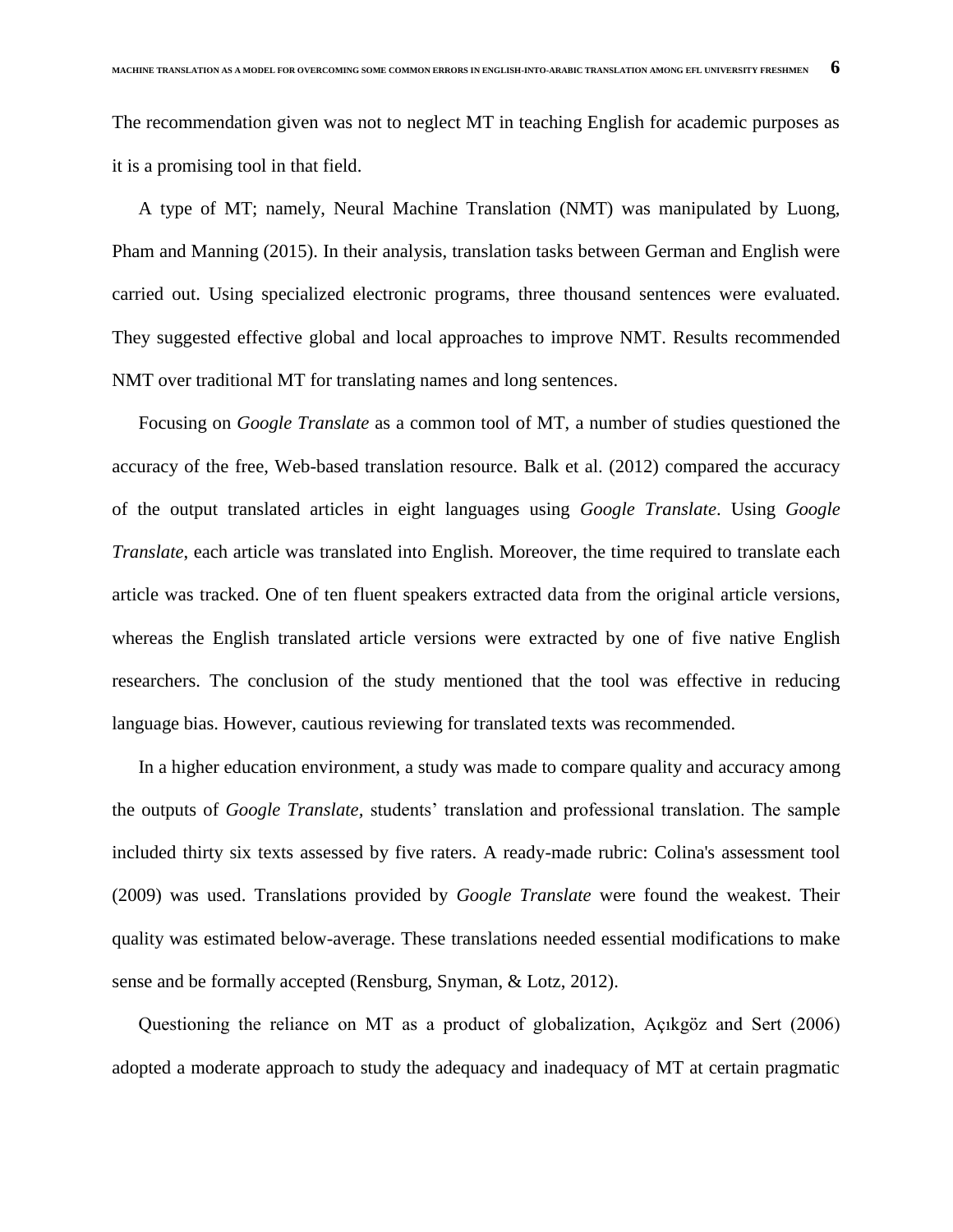levels. They did not hold a comparison between human translation and Machine Translation. Rather, they tried investigating the MT obstacles that led to producing restricted-quality pieces of translation. It was recommended to get use of MT during the different stages of the translation process. In conclusion, they advocated employing a "semi-automated translation process" in which translators hold a balance between human translation and MT. The advocated process was proposed to be integrated into the syllabi of translation departments.

The above review of related studies recommends the use of MT as a beneficial means for translation. However, cautious usage is required on dealing with MT tools, as their linguistic accuracy is questioned. In addition, most previous studies did not concentrate on such specific problems as translation common errors. Hence, the current research may fill in a gap among its predecessors exploring the effectiveness of MT as a teaching/learning tool in overcoming common errors in translation. To sum up the current research problem, the following main question is proposed:

What is the effectiveness of Machine Translation in overcoming some common errors in English-into-Arabic translation?

Three sub-questions branched off:

- What is the effectiveness of Machine Translation in overcoming syntactic common errors in English-into-Arabic translation?
- What is the effectiveness of Machine Translation in overcoming semantic common errors in English-into-Arabic translation?
- What is the effectiveness of Machine Translation in overcoming pragmatic common errors in English-into-Arabic translation?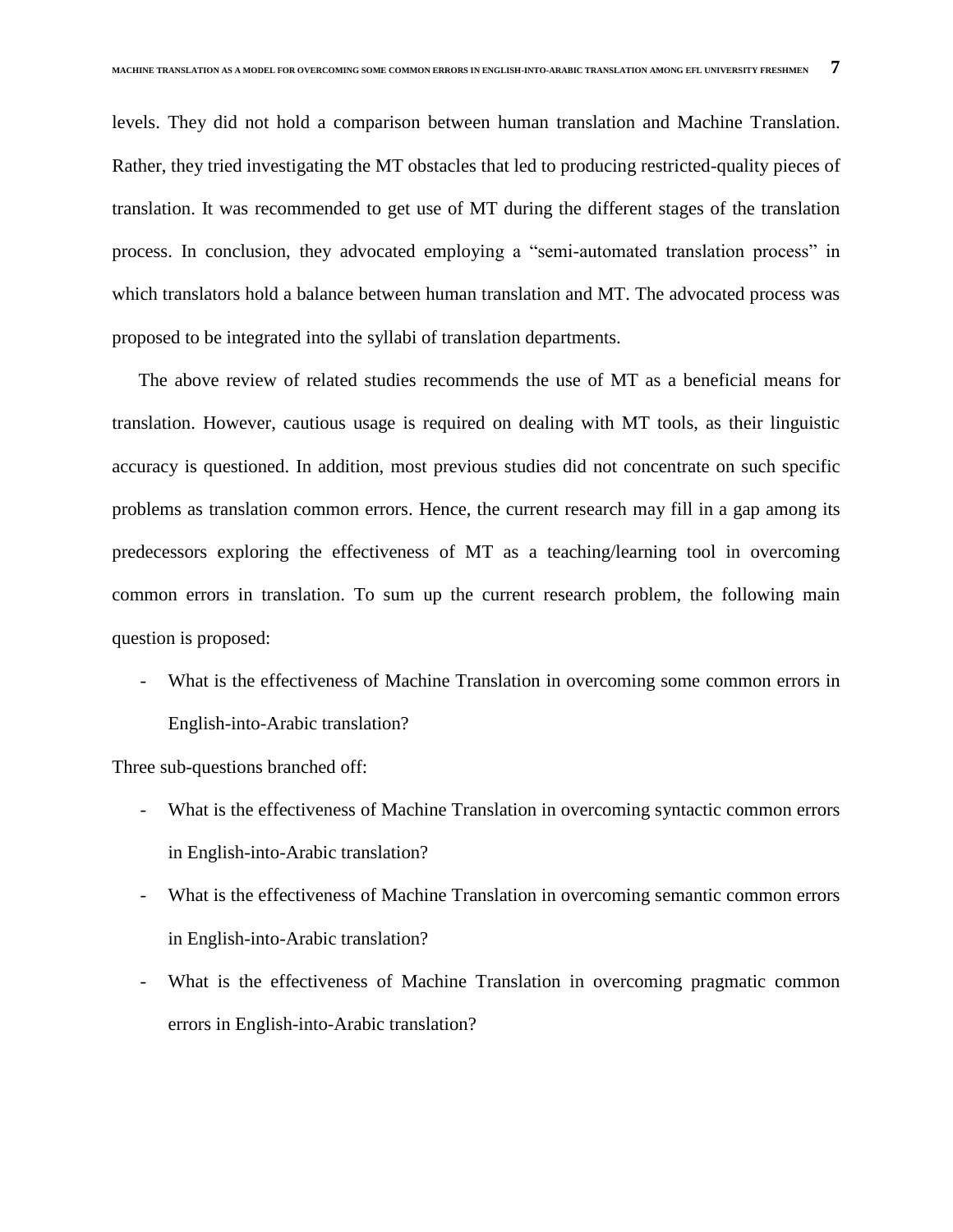To answer these questions empirically, they had to be turned into the following testable null hypotheses:

- There is no significant difference between participants' pretest scores and posttest ones on syntactic common errors in English-into-Arabic translation.
- There is no significant difference between participants' pretest scores and posttest ones on semantic common errors in English-into-Arabic translation.
- There is no significant difference between participants' pretest scores and posttest ones on pragmatic common errors in English-into-Arabic translation.
- There is no significant difference between participants' pretest scores and posttest ones on common errors in English-into-Arabic translation.

# **Method**

## **Participants**

 A hundred and five freshmen (95 females, 10 males, *Mage* = 18.5 years) were recruited at the *Translation Common Errors Remedial Program* prepared by the researchers. Those participants were all students enlisted in Arabic Department at the Faculty of Education in the academic year 2017/2018. The sample was deliberately selected as participants' specialization suggested their good knowledge of Arabic language rules and conventions necessary to produce an ideal Arabic translation. Moreover, participants have been studying English for ten years. Thus, they were expected to have a good deal of linguistic knowledge about English as well. Translation from English-into-Arabic is a familiar question at the Egyptian General Secondary and preparatory Education Certificate Exams. Consequently, participants' performance on similar translation tests was anticipated to be quite satisfactory.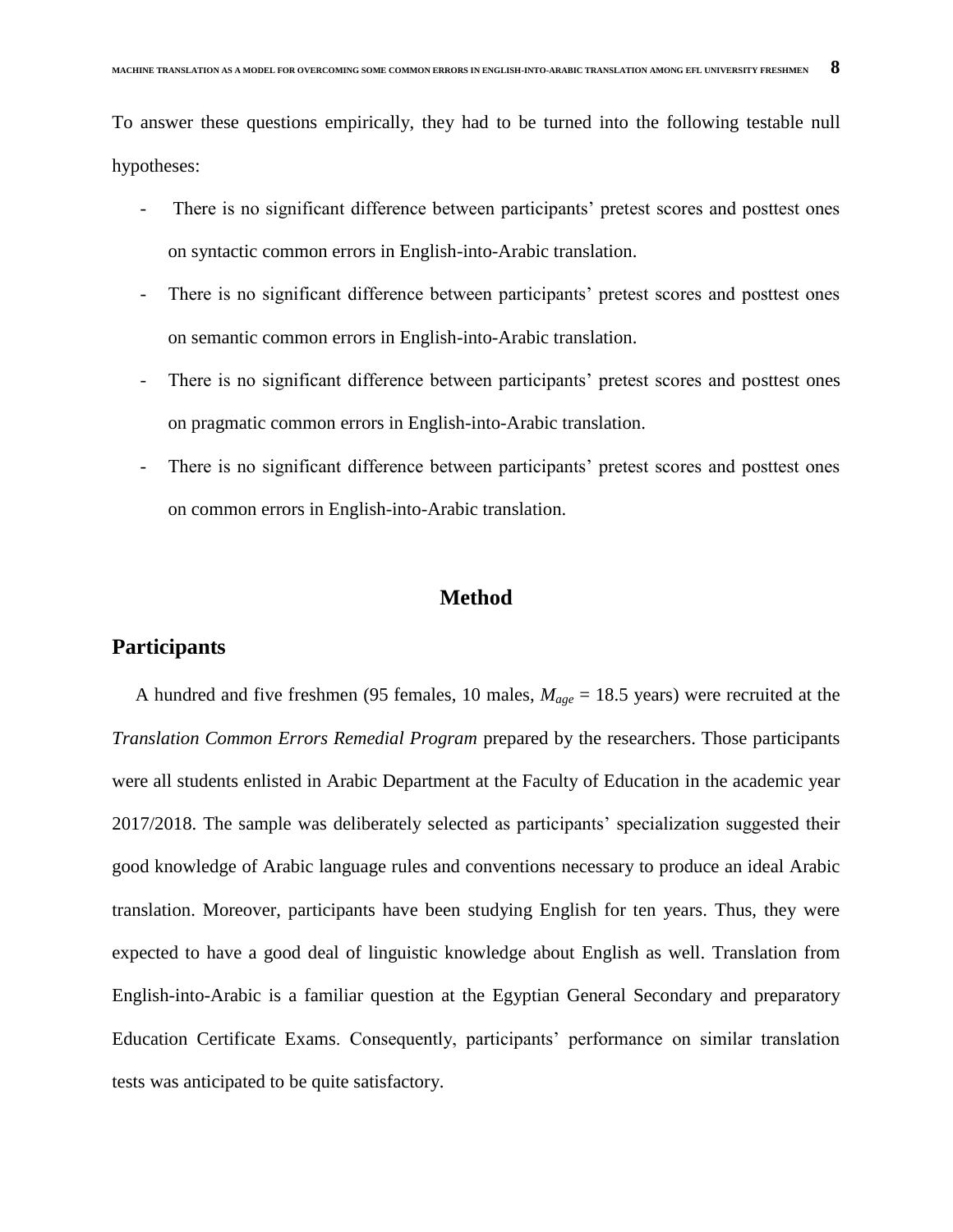# **Tools**

 *A Translation Common Errors Test* was constructed by the researchers. The aim of this test was to measure EFL university students' translation skills in avoiding common errors committed during translation from English-into-Arabic. The designed test package included a test booklet, a table of specifications, scoring criteria and a model answer key.

 The test booklet started with general instructions followed by fifty test items. The number and formulation of these items were eventually decided after having the tools judged by some educational experts. Statistical techniques of item analysis were also considered to put the test in its current final form. The prototype form of the test was tried out on February  $21<sup>st</sup>$ ,  $2017$ . Participants in the tryout were 38 freshmen (31 females, 7 males  $M_{age} = 18.5$  years).

 A table of specifications was prepared by the researchers to identify the three main error categories, the test items and the scores assigned to each category:

Table 1

 $\top$ 

| Error<br>Category       | Number         | Error<br><b>Item</b>                                 |    |              |    |     | <b>Score</b> |
|-------------------------|----------------|------------------------------------------------------|----|--------------|----|-----|--------------|
|                         |                | <b>Neglecting the Absolute Object</b>                |    | $\mathbf{2}$ | 3  |     |              |
| Morphological           | $\overline{2}$ | <b>Using Informal Arabic Words</b>                   | 4  | 5            | 6  | 7   |              |
| Syntactic and           | 3              | <b>Using Incorrect Prepositions</b>                  | 8  | 9            | 10 | 11  |              |
|                         | 4              | <b>Not Using Collocating Words</b>                   | 12 | 13           | 14 |     | 69           |
|                         | 5              | <b>Incorrect Usage of the Definite Article</b>       | 15 | 16           | 17 |     |              |
|                         | 6              | <b>Inappropriate Translation of Verb to Be</b>       | 18 | 19           | 20 |     |              |
|                         | 7              | <b>Incorrect Sentence Beginnings</b>                 | 21 | 22           | 23 |     |              |
|                         |                | <b>Incorrect Translation of Special Word Meaning</b> | 24 | 25           | 26 |     |              |
| Semantic                | $\overline{2}$ | <b>Expressing the Same Meaning</b>                   | 27 | 28           | 29 |     |              |
|                         | 3              | <b>Confusing Adjectives</b>                          | 30 | 31           | 32 |     | 45           |
|                         | 4              | <b>Negative Negation</b>                             | 33 | 34           | 35 |     |              |
|                         | 5              | <b>Idioms</b>                                        | 36 | 37           | 38 |     |              |
|                         |                | <b>Gender Equality</b>                               | 39 | 40           | 41 |     |              |
|                         | $\mathbf{2}$   | <b>Political Issues</b>                              | 42 | 43           | 44 |     |              |
|                         | 3              | <b>Religious Issues</b>                              | 45 | 46           | 47 |     | 36           |
| Pragmatic               | 4              | Scientific and Logical Errors in the Original Text   | 48 | 49           | 50 |     |              |
| <b>Test Total Score</b> |                |                                                      |    |              |    | 150 |              |

*Table of Specifications*

 $\overline{\phantom{a}}$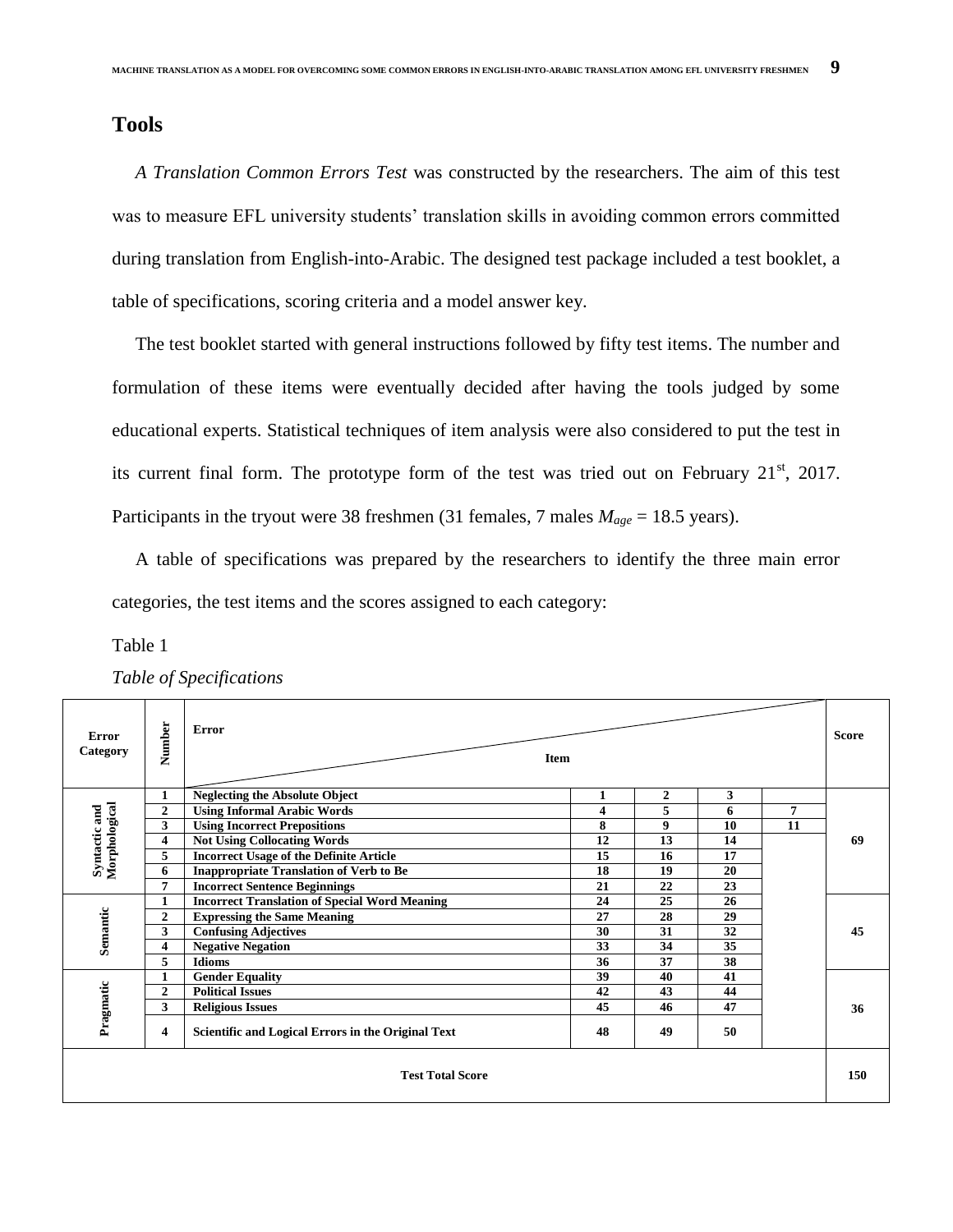Since translation assessment allows a lot of bias, tools also included simple scoring rubrics for test raters. The criteria upon which the rubrics are based help raters decrease subjectivity in dealing with the test. Thus, they only focus on the errors to be located and their relation to the overall meaning:

#### Table 2

#### *Scoring Rubrics for Translation Common Errors Test*

| <b>Score</b> | <b>Rubric</b>                                      |
|--------------|----------------------------------------------------|
|              | Error avoided; ideal translation.                  |
|              | Error committed; meaning successfully expressed.   |
|              | Error committed; meaning unsuccessfully expressed. |

If a student's total score is 50, he or she commits the common errors and fails to convey the meaning of the text. A student with a 100 total score, also commits the common errors, yet manages to convey the meaning of the text. An ideal translation that avoids the common errors gets the full score of 150.

 To guarantee a high degree of objectivity, test raters were provided with a model answer for test items beside the scoring rubrics. Each item was ideally translated; however, raters were instructed that the nature of the measured skills allowed a range of flexibility in scoring according to the test takers' ability to convey the meaning with or without committing the common errors.

#### *Test Tryout*

 Once the test was prepared, it had to be tried out to estimate its validity and calculate its reliability. The optimum time limit for answering the test was also calculated before the test was administered in the experiment context. Thirty eight freshmen took the test for tryout purposes.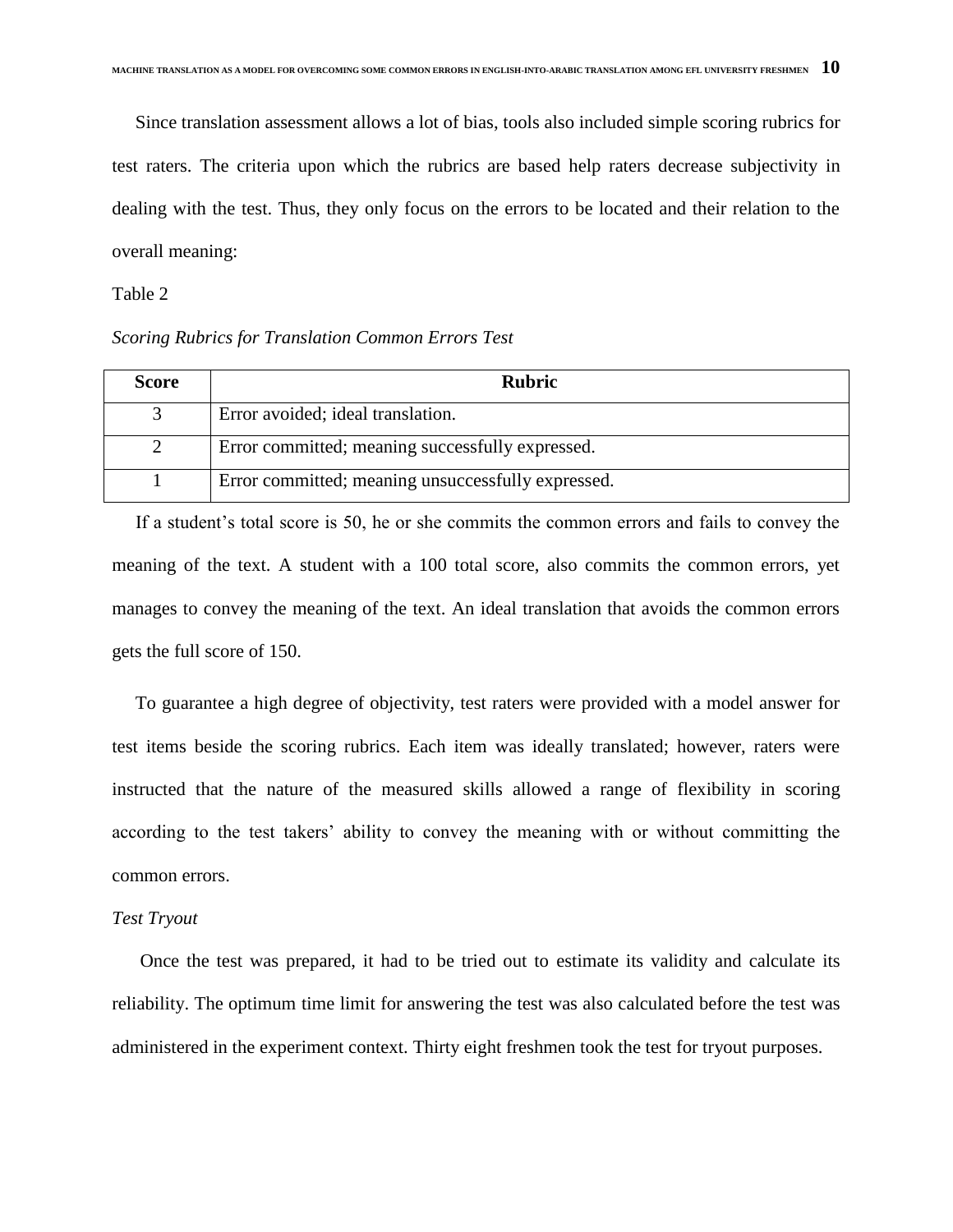The time the first student who finished the test consumed was added to that the last student who finished the test took and divided by two. Thus, the test optimum time was an hour not including giving directions and answering students' questions.

 The even number of test items facilitated establishing test reliability by the split-half technique. Guttman's general formula for split-half reliability was adopted. The following values were obtained:

Table 3

*Values for Calculating Split-half Reliability* 

| $\sigma^2$ odd | $\sigma^2$ even | $\sigma^2$ total | r aa |
|----------------|-----------------|------------------|------|
| 1.32           | 1.63            | 5.13             | .84  |

 Results indicated that the test reliability equaled .84. According to Bausell (2015), a reliability coefficient of more than .80 is suitable for educational behavior and health outcomes as it attributes only 20% of the score to either error or noise. Consequently, the current *Translation Common Errors Test* proved to be a reliable tool.

 Furthermore, the researchers sought establishing the validity of score-based interpretations. Cronbach's Alpha was calculated to confirm the internal consistency of test items. Using PASW Statistics for Windows (2009), the calculated value of Alpha equaled .834. In social and educational sciences, an Alpha value that is higher than .70 indicates an accepted level of internal consistency (Warner, 2012). Thus, the *Translation Common Errors Test* is valid.

## **Materials**

 *A Translation Common Errors Remedial Program* designed by the researchers was implemented. In a broad sense, the designed program aimed at improving EFL learners' translation from English-into-Arabic. It focused on helping these learners avoid sixteen common errors in translation. The behavioral objectives that branched off read: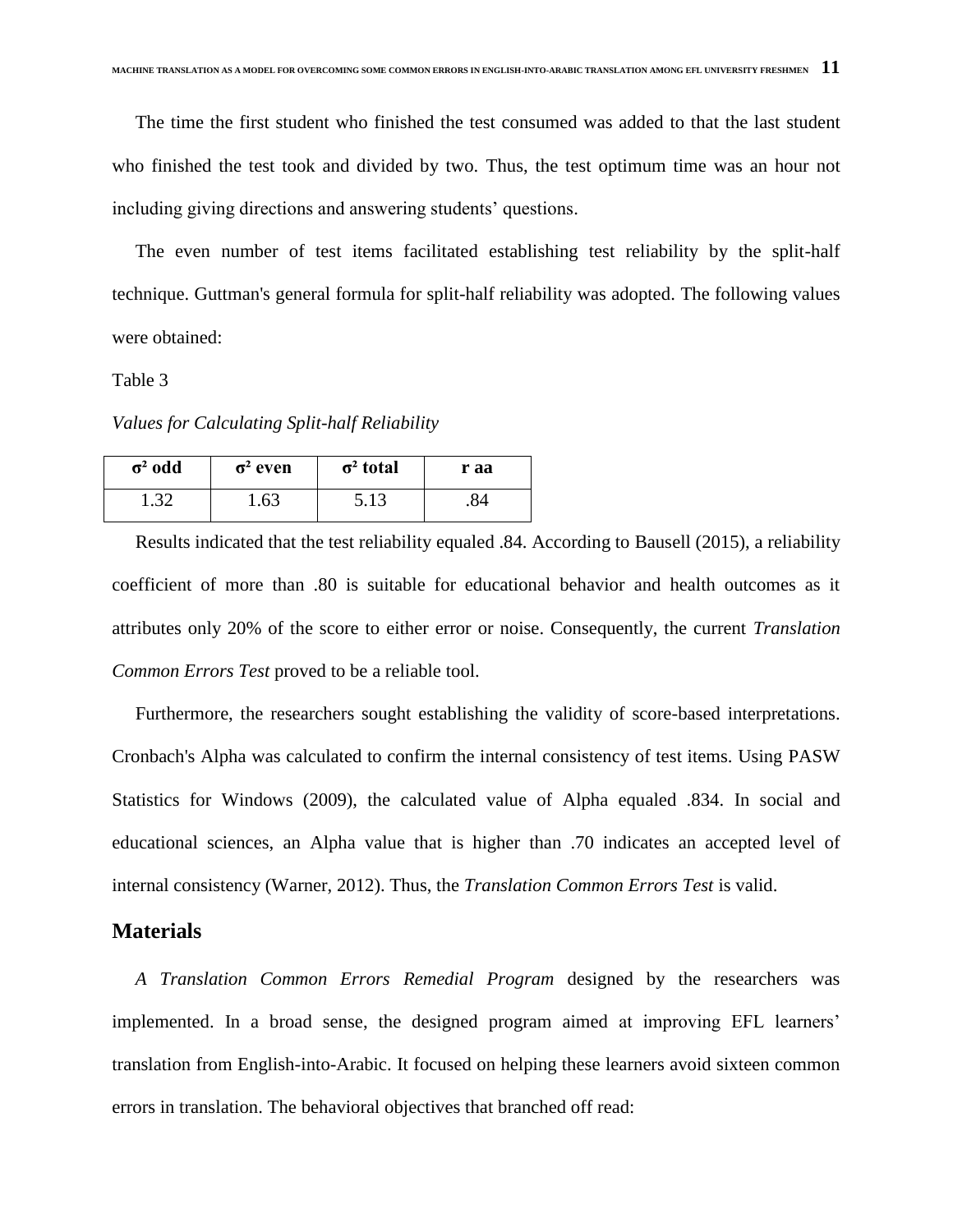At the end of the program, translators should be able to:

- **1.** employ the absolute object effectively.
- **2.** use formal Arabic words correctly.
- **3.** employ correct prepositions effectively.
- **4.** use collocating words correctly.
- **5.** employ the definite article correctly.
- **6.** translate verb to be appropriately.
- **7.** begin sentences correctly.
- **8.** translate the meaning of special words correctly.
- **9.** express the same meaning appropriately.
- **10.** avoid confusion in describing adjectives.
- **11.** avoid using negative negation.
- **12.** translate idioms correctly.
- **13.** employ gender equality in translation appropriately.
- **14.** handle political issues in translation wittily.
- **15.** handle religious issues in translation appropriately.
- **16.** mend scientific and logical errors in the original text.

 Theoretically, this program was based on the notions of behaviorism. It adopted the Presentation-Practice-Production (PPP) method. PPP is a variation of audiolingualism in which learners are exposed to adequate background information on the topic under study, then, they practice what they theoretically acquired for sufficient time, and – finally – they produce correct language themselves. However, the current program suggested reversing the first two steps; in other words, the followed steps were Practice-Presentation-Production. This sequence was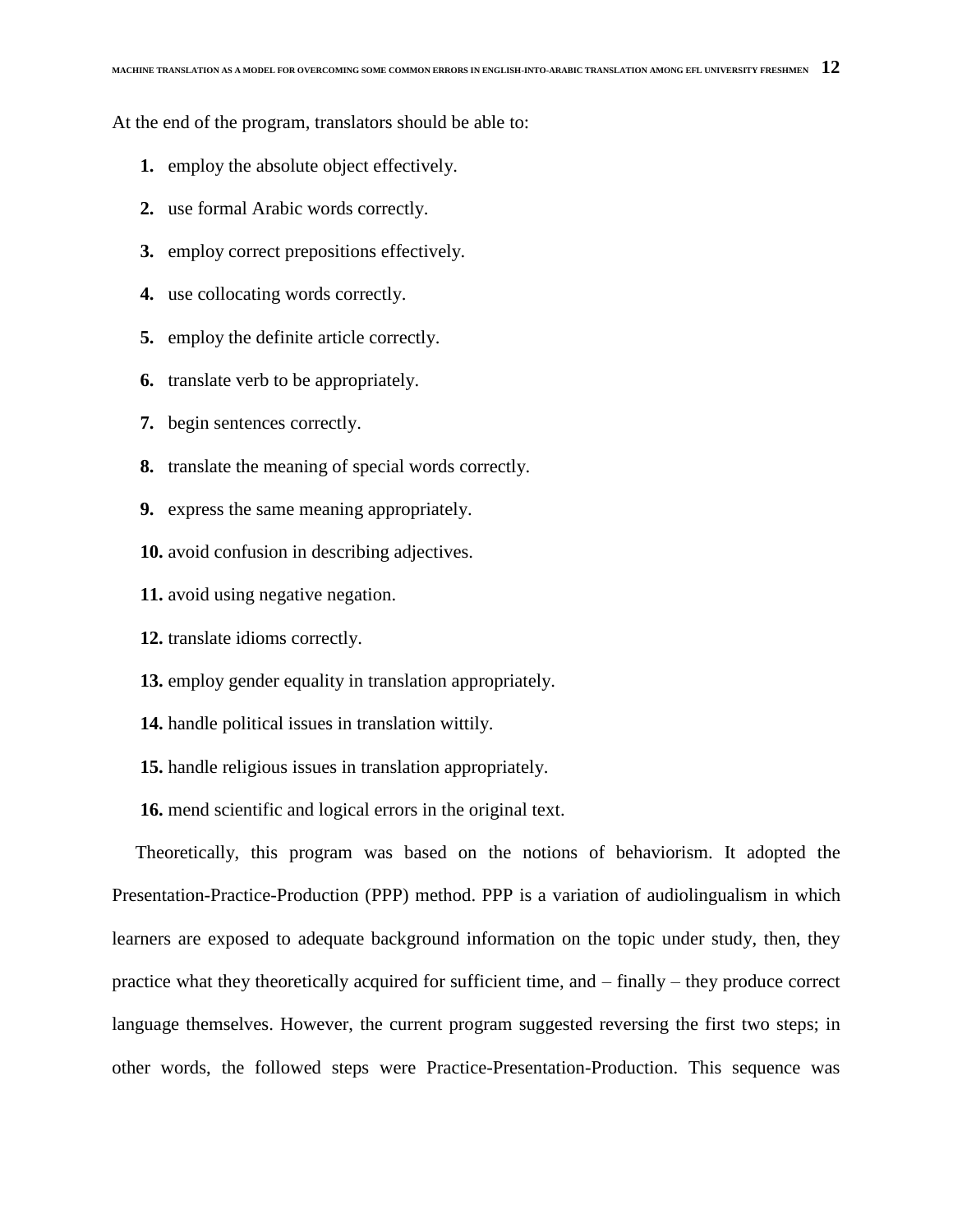proposed so as to employ Machine Translation at the Practice step as a deficient model of translation. In the Practice step, participants were given a number of Machine Translated sentences that addressed the handled common errors. They were asked to determine whether the translated model sentences were correct. In addition, they were asked to identify the error. In the following step – Presentation – the instructor discussed what participants inferred at their practice. Afterwards, he/she located the common error under discussion and pointed out how ideally it should have been avoided. To make sure that learning impact continued, the Production step provided participants with translation tasks to be carried out independently. It was supposed that the addressed translation common errors should not have been made at this step.

 The program was blueprinted in ten sessions including two sessions for administering the preposttest. The test administrations took an hour per session. The other remedial eight sessions took two hours each. Two errors were handled per session:

| $\circ$<br><b>Sessions</b> | <b>Common Errors Handled</b>                              | <b>Number of Hours</b> |
|----------------------------|-----------------------------------------------------------|------------------------|
| One                        | Pre-administration of Translation Common Errors Test      | 1                      |
| Two                        | Neglecting the Absolute Object.<br>1.                     | 2                      |
|                            | 2.<br>Using Informal Arabic Words.                        |                        |
| Three                      | 3.<br>Using Incorrect Prepositions.                       | 2                      |
|                            | Not Using Collocating Words.<br>4.                        |                        |
| Four                       | 5.<br>Incorrect Usage of the Definite Article.            | 2                      |
|                            | 6.<br>Inappropriate Translation of Verb to Be.            |                        |
| Five                       | 7.<br>Incorrect Sentence Beginnings.                      |                        |
|                            | Incorrect Translation of Special Word Meaning.<br>1.      | 2                      |
|                            | 2.<br>Expressing the Same Meaning.                        |                        |
| Six                        | Confusing Adjectives.<br>3.                               | $\overline{2}$         |
|                            | Negative Negation.<br>4.                                  |                        |
| Seven                      | 5.<br>Idioms.                                             | 2                      |
|                            | Gender Equality.<br>1.                                    |                        |
| Eight                      | Political Issues.<br>2.                                   | 2                      |
|                            | 3.<br>Religious Issues.                                   |                        |
| Nine                       | Scientific and Logical Errors in the Original Text.<br>4. | 2                      |
| Ten                        | Post-administration of Translation Common Errors Test     |                        |
|                            | <b>Total Number of Hours</b>                              | 18                     |

Table 4 *Program Blueprint*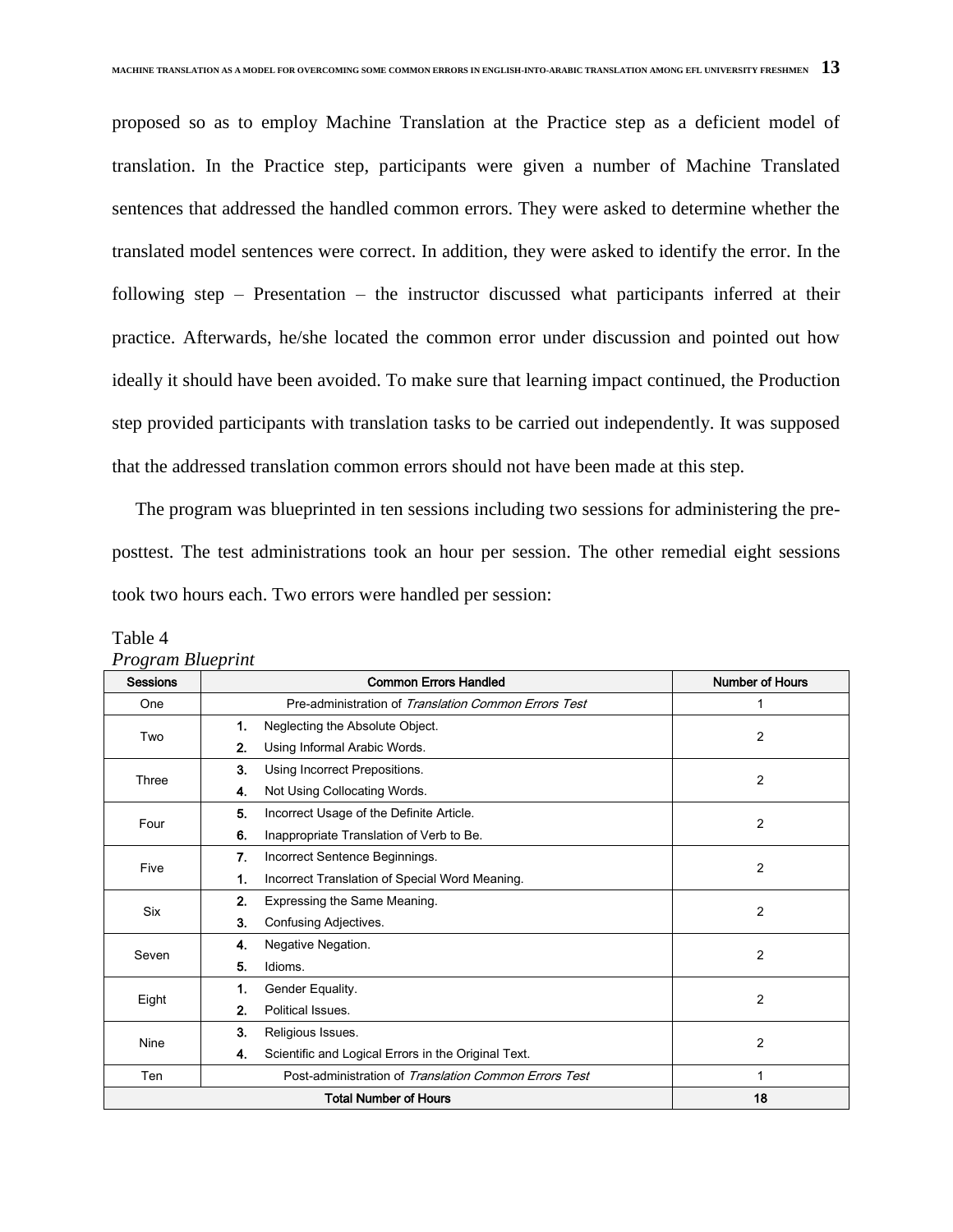The first seven errors related to the syntactic and morphological category. The next five errors belonged to the semantic category. The pragmatic category was represented by the last four errors.

 The program booklet included a detailed guide for trainers showing them how to manage each session. For each session, objectives were behaviorally stated, then the three steps of the PPP method were explained. In the practice step, translators were given some Machine Translation samples. They were asked to determine whether the Arabic translation was free from errors or not. Twenty minutes were given to translators to finish this task. The presentation step followed. The trainer received translators' responses and wrote them down. A twenty-minute discussion followed. Finally, the trainer illustrated the error and gave the recommended translations. The last step was production. Translators were given some sentences to translate themselves in twenty minutes. Feedback from the trainer followed.

## **Procedure**

 The current research work employed the one-group pre-posttest design. A hundred and five participants were pretested on English-into-Arabic translation common errors. Then, they studied a ten-session remedial program to help them avoid sixteen common errors in translation. After finishing the program, the whole group was posttested. Statistical analysis of the pre-posttests was provided and its results were discussed.

#### **Results**

 In order to test the four null hypotheses set for determining the *Translation Common Errors Remedial Program* effectiveness, Paired-samples *t*-test was utilized. The analysis was made electronically via PASW Statistics for Windows (2009). Statistical analysis of data rendered the following results: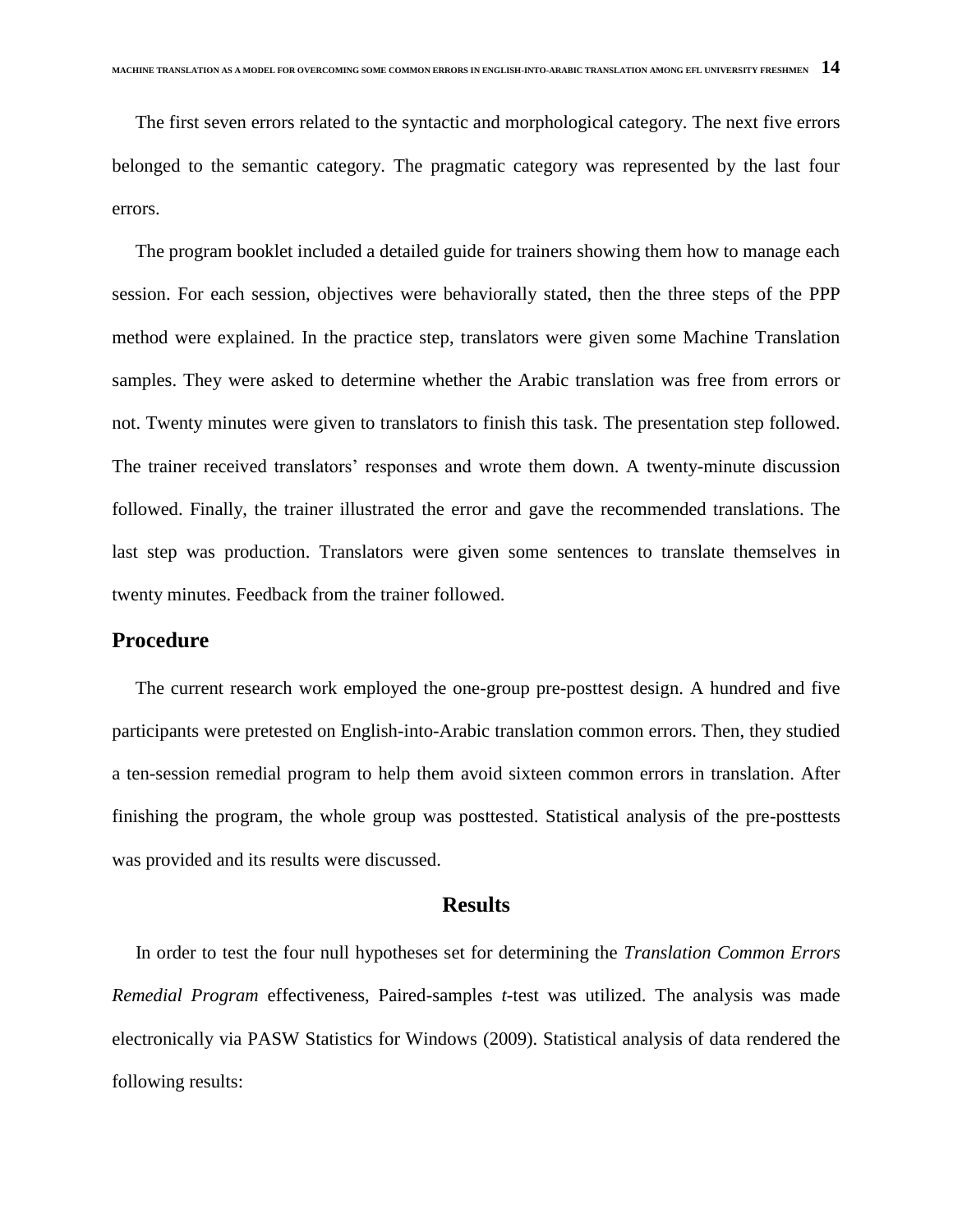#### Hypothesis One

*There is no significant difference between participants' pretest scores and posttest ones on syntactic common errors in English-into-Arabic translation.*

Paired-samples *t*-test was applied to compare differences in participants' performance before and after treatment. The following result was obtained:

Table 5

|                                                               | <b>Paired Differences</b> |                   |                    |         |     |  |
|---------------------------------------------------------------|---------------------------|-------------------|--------------------|---------|-----|--|
|                                                               | Mean                      | Std.<br>Deviation | Std. Error<br>Mean |         | df  |  |
| Syntactic Errors Posttest-<br><b>Syntactic Errors Pretest</b> | 3.914                     | 1.976             | .193               | 20.295* | 104 |  |

(\*) Significant at the (0.05) Level.

 Revising the critical value table of *t*, it was found that the critical value of *t* for a two-tailed test and a degree of freedom that equaled 104 was 2.626. Comparing that critical value to the calculated one, it turned out that the calculated *t* is greater. This meant that there was a significant difference between participants' pretest scores and posttest ones on syntactic common errors in English-into-Arabic translation. Thus, the first null hypothesis was rejected.

#### Hypothesis Two

*There is no significant difference between participants' pretest scores and posttest ones on semantic common errors in English-into-Arabic translation.*

 Following the same steps for testing the first hypothesis, Paired-samples *t*-test was also adopted. Table 6 summarizes the result: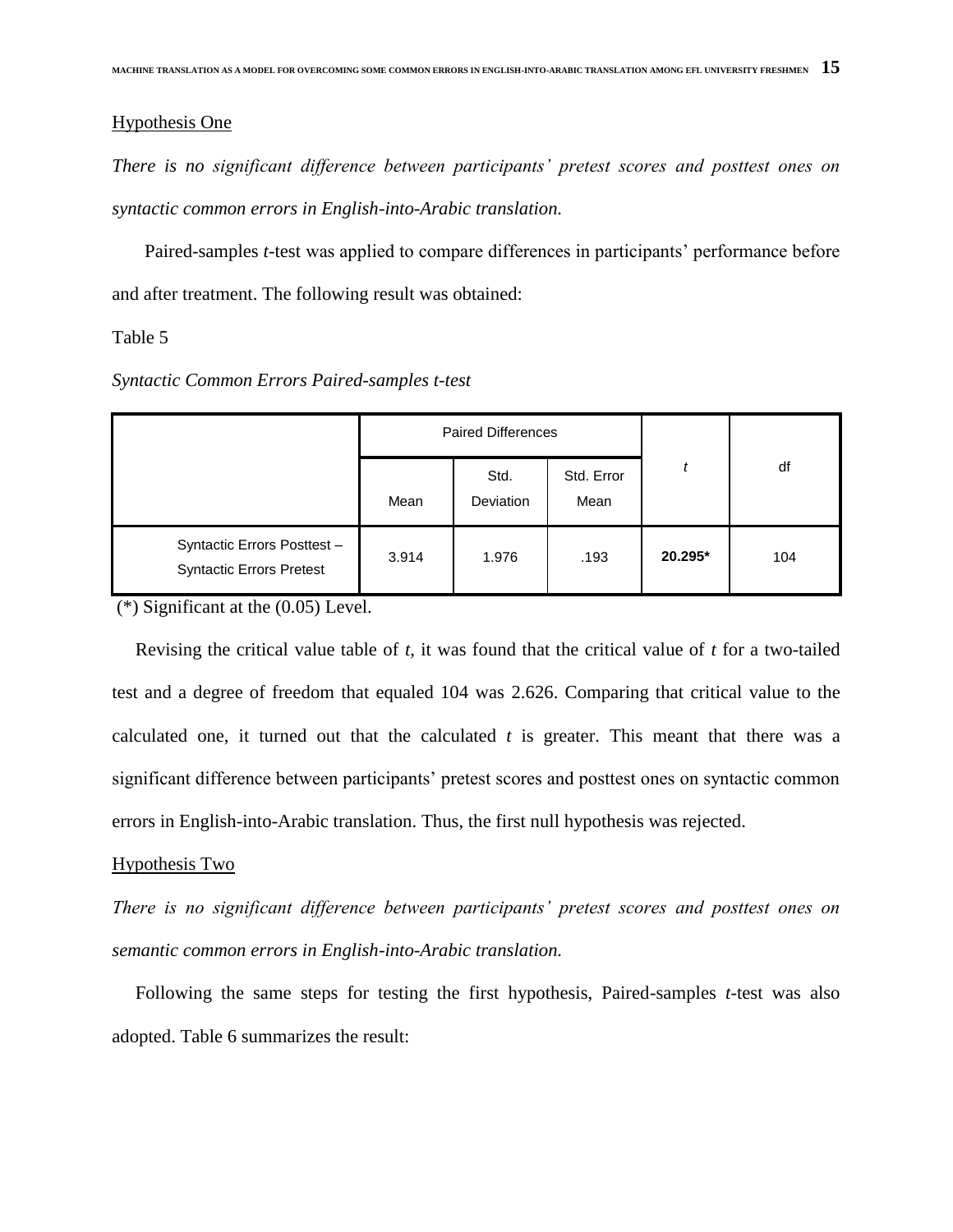## Table 6

## *Semantic Common Errors Paired-samples t-test*

|                                                             | <b>Paired Differences</b> |                          |                    |         |     |  |
|-------------------------------------------------------------|---------------------------|--------------------------|--------------------|---------|-----|--|
|                                                             | Mean                      | Std.<br><b>Deviation</b> | Std. Error<br>Mean |         | df  |  |
| Semantic Errors Posttest-<br><b>Semantic Errors Pretest</b> | 2.200                     | 1.266                    | .124               | 17.801* | 104 |  |

(\*) Significant at the (0.05) Level.

 Since the critical *t* value equaled 2.626 when the degree of freedom was 104 and the test was two-tailed, the calculated *t* of 17.801 was significant. That entailed rejecting the null hypothesis, because there was a significant difference between participants' pretest scores and posttest ones on semantic common errors in English-into-Arabic translation.

## Hypothesis Three

*There is no significant difference between participants' pretest scores and posttest ones on pragmatic common errors in English-into-Arabic translation.*

 Electronic Analysis of data was made adopting Paired-samples *t*-test. This analysis rendered the following results summarized in Table 7:

Table 7

*Pragmatic Common Errors Paired-samples t-test*

|                                                                | <b>Paired Differences</b> |                          |                    |         |     |
|----------------------------------------------------------------|---------------------------|--------------------------|--------------------|---------|-----|
|                                                                | Mean                      | Std.<br><b>Deviation</b> | Std. Error<br>Mean |         | df  |
| Pragmatic Errors Posttest -<br><b>Pragmatic Errors Pretest</b> | 2.381                     | 1.496                    | .146               | 16.308* | 104 |

(\*) Significant at the (0.05) Level.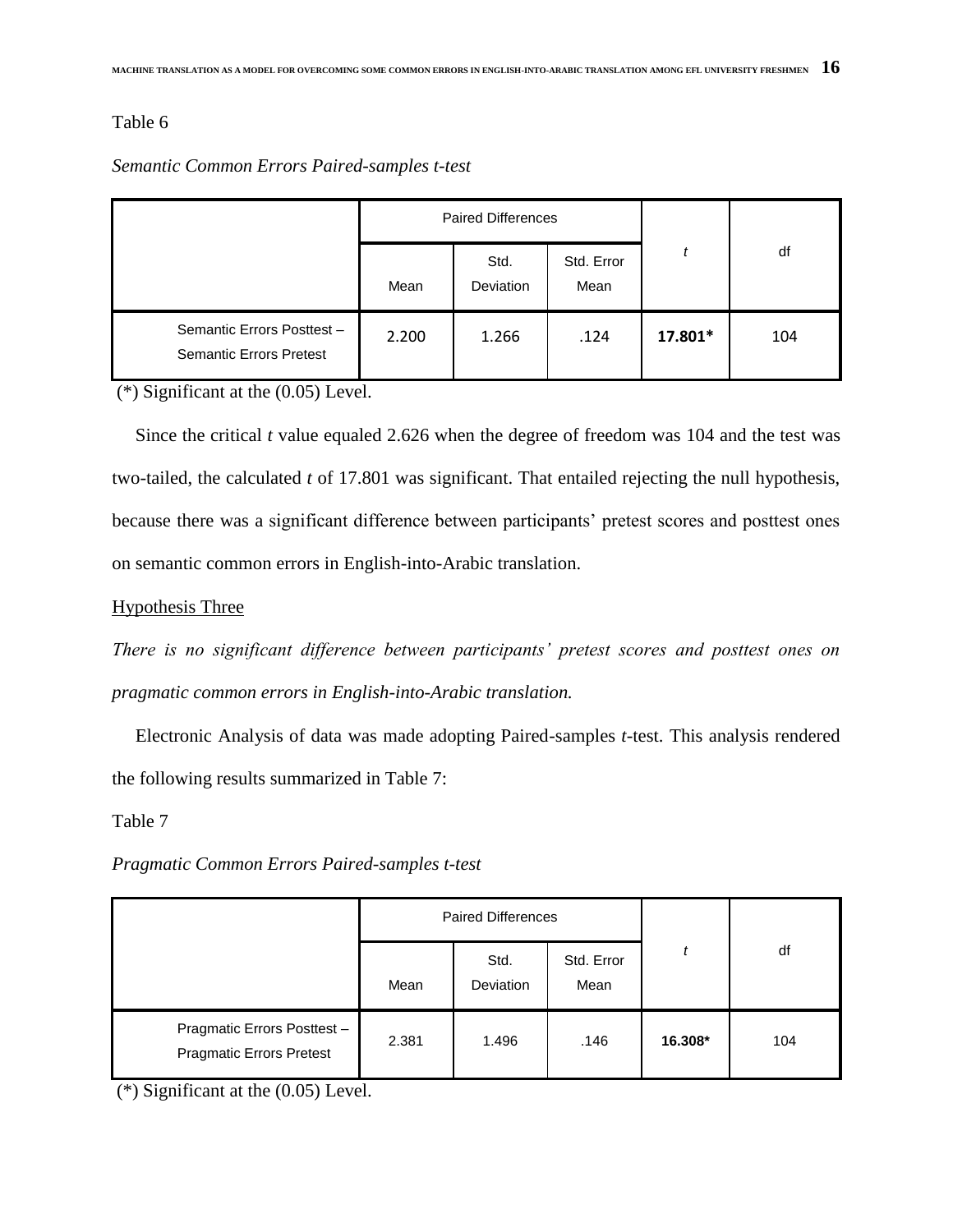Revising the *t*-value table, critical *t* was 2.626, if the degree of freedom was 104 and the test was two-tailed. Statistical analysis of data rendered a calculated *t* of 16.308. Having a calculated *t* that was greater than the critical one entailed rejecting the null hypothesis. Consequently, it was concluded that there was a significant difference between participants' pretest scores and posttest ones on pragmatic common errors in English-into-Arabic translation.

#### Hypothesis Four

*There is no significant difference between participants' pretest scores and posttest ones on common errors in English-into-Arabic translation.*

 This hypothesis was related to the test total score. On the same track, Paired-samples *t*-test was applied electronically. The following result was obtained:

#### Table 8

|                                                        | <b>Paired Differences</b> |                   |                    |         |     |
|--------------------------------------------------------|---------------------------|-------------------|--------------------|---------|-----|
|                                                        | Mean                      | Std.<br>Deviation | Std. Error<br>Mean |         | df  |
| Total Errors Posttest -<br><b>Total Errors Pretest</b> | 8.495                     | 3.175             | .310               | 27.419* | 104 |

#### *Total Common Errors Paired-samples t-test*

(\*) Significant at the (0.05) Level.

 At a two-tailed test, when the degree of freedom was 104, the critical value of *t* was 2.626. Calculated *t* was 27.419. In this case, the null hypothesis was not accepted. The researchers concluded that there was a significant difference between participants' pretest scores and posttest ones on common errors in English-into-Arabic translation.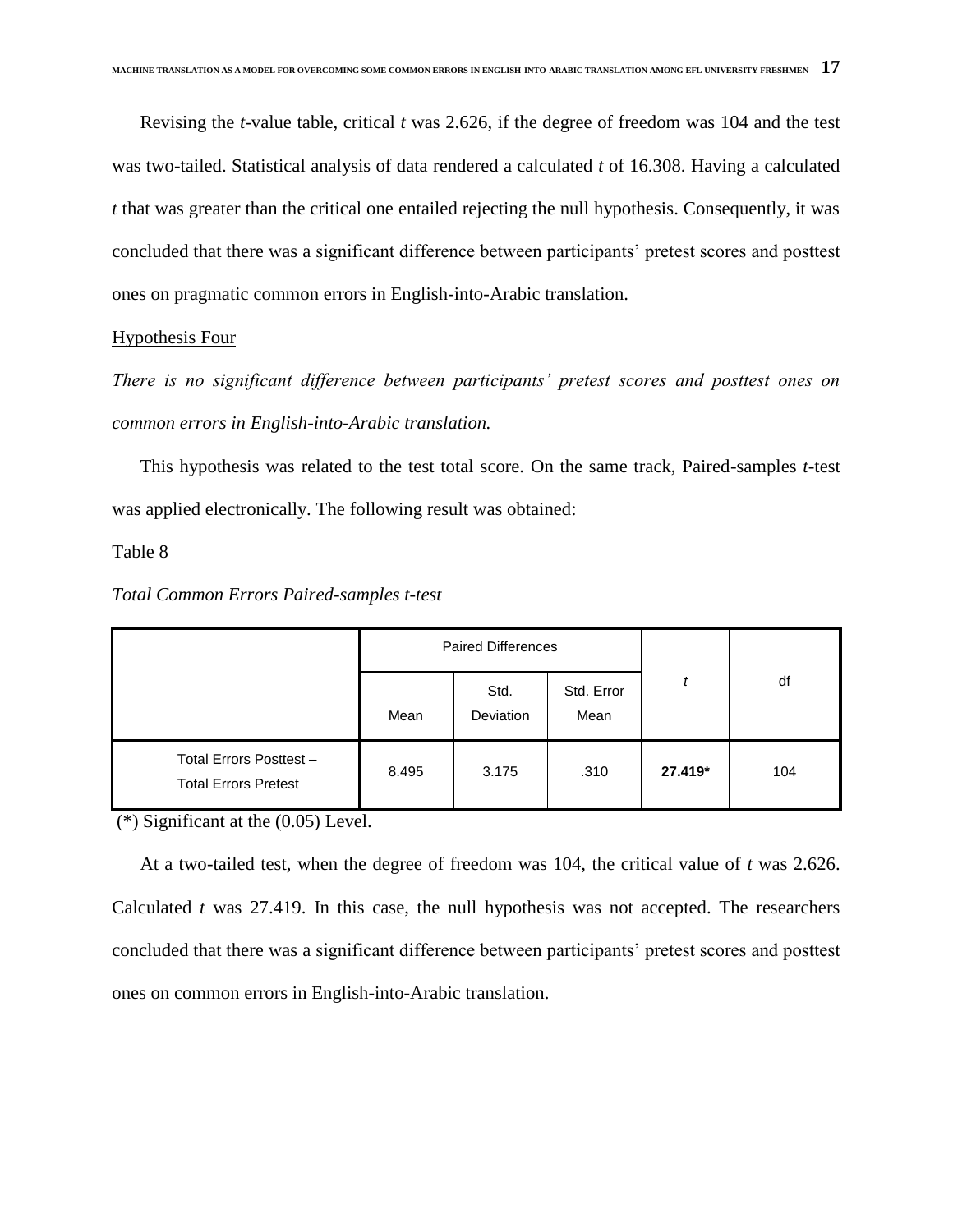## **Discussion**

 The research work in hand set four null hypotheses to test how effective a suggested program based on Machine Translation in overcoming common translation errors from English into Arabic. The common errors handled were classified into three categories: syntactic errors, semantic errors and pragmatic errors. Statistical analysis of pre-posttest data resulted in rejecting all hypotheses. This result will be better analyzed and discussed in the light of previous studies and researchers' observations and deductions during the experiment.

 The first hypothesis supposed that the MT-based program did not help participants overcome syntactic errors in English-into-Arabic translation. However, statistical manipulation revealed that the program did help participants avoid syntactic errors. Alves et al. (2016) had an explanation for this as they came to the conclusion that Machine Translation provided lower post-editing effort and time than traditional human post-editing. However, the positive attitudes towards relying on MT did not lead to its adoption in all cases. Employing MT was based on such factors as institutional resources, users' needs and abilities and the nature of translation tasks. These ergonomic factors were crucial in utilizing Machine Translation (Cadwell, Castilho, O'Brien, & Mitchell, 2016).

 On the same track, the increased prevalence of translation technologies was recently highlighted in many research works. The growing uptake of MT in particular and the perceived increase of its prevalence in future were noted. The adoption of MT led to significant changes in the human translation process, in which post-editing appeared to be exclusively used for highquality content publication (Gaspari, Almaghout, & Doherty, 2015). Furthermore; Sato's (2010) recommendations to improve the PPP model – followed in structuring the current *Translation Common Errors Remedial Program* – could lead to such a positive result. The researchers were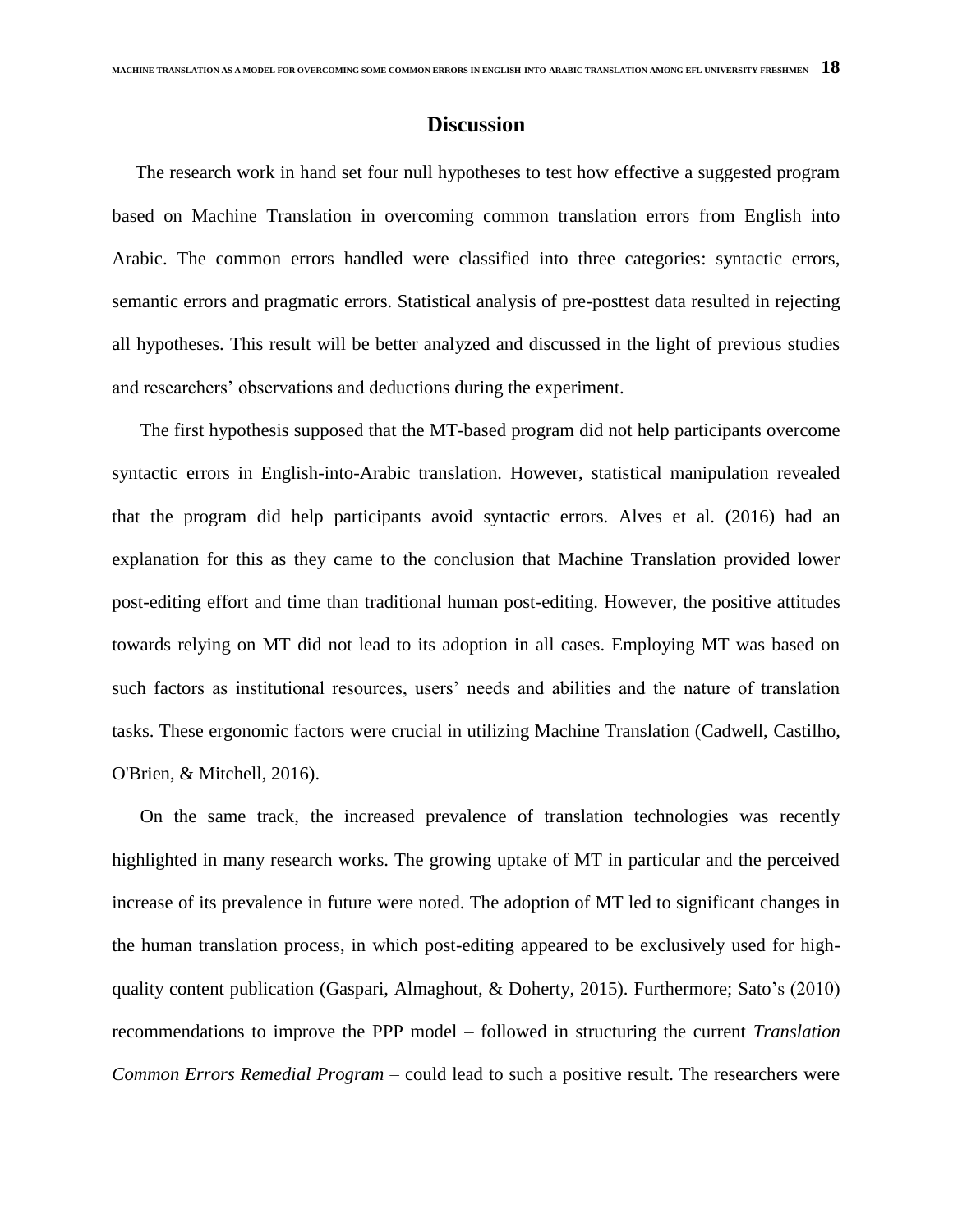careful about not presenting examples without context in the second practice stage. Similarly, the third stage of production was given enough time so that participants could improve their translation. Moreover, this finding agreed with Ghuzlaan's (2005) conclusion in which she asserted that MT is a useful tool for general translation purposes. Nevertheless, MT needs human editing so as to avoid syntactic errors.

 The second hypothesis was related to semantic errors committed during translation from English into Arabic. This null hypothesis proposed that there was no impact of MT as a model on avoiding translation semantic errors. Findings proved the significant effect MT had on participants' overcoming of semantic errors. A brand new study conducted by Deng and Xue (2017) drew attention to the point that not all translation divergences can be bridged with semantic representations, because some divergences are open-ended. Thus, MT cannot guarantee comprehensive semantic representations. The current program might have rendered positive results in dealing with translation errors as it avoided that shortcoming of MT. In the same year, a similar perspective for improving MT was discussed by Luong, Besacier, & Lecouteux (2017). They suggested two novel ideas for bettering MT. The first idea was about supplying a recommended trusted word-list that contained a number of synonyms instead of forcing translators to use only one word, whereas the second idea depended on broadening the alternatives utilizing a graph search. Both ideas were fruitful. The current researchers made use of the first idea in implementing their program. Nevertheless, Poibeau (2016) questioned the semantic efficiency of Machine Translation systems. He manipulated the idea by dividing Machine Translation systems into three generations. The first generation (1950-1965) was not successful in bridging meaning because it had either a weak or an absent semantic analysis component. The second generation (1980s and 1990s) relied completely on statistical analysis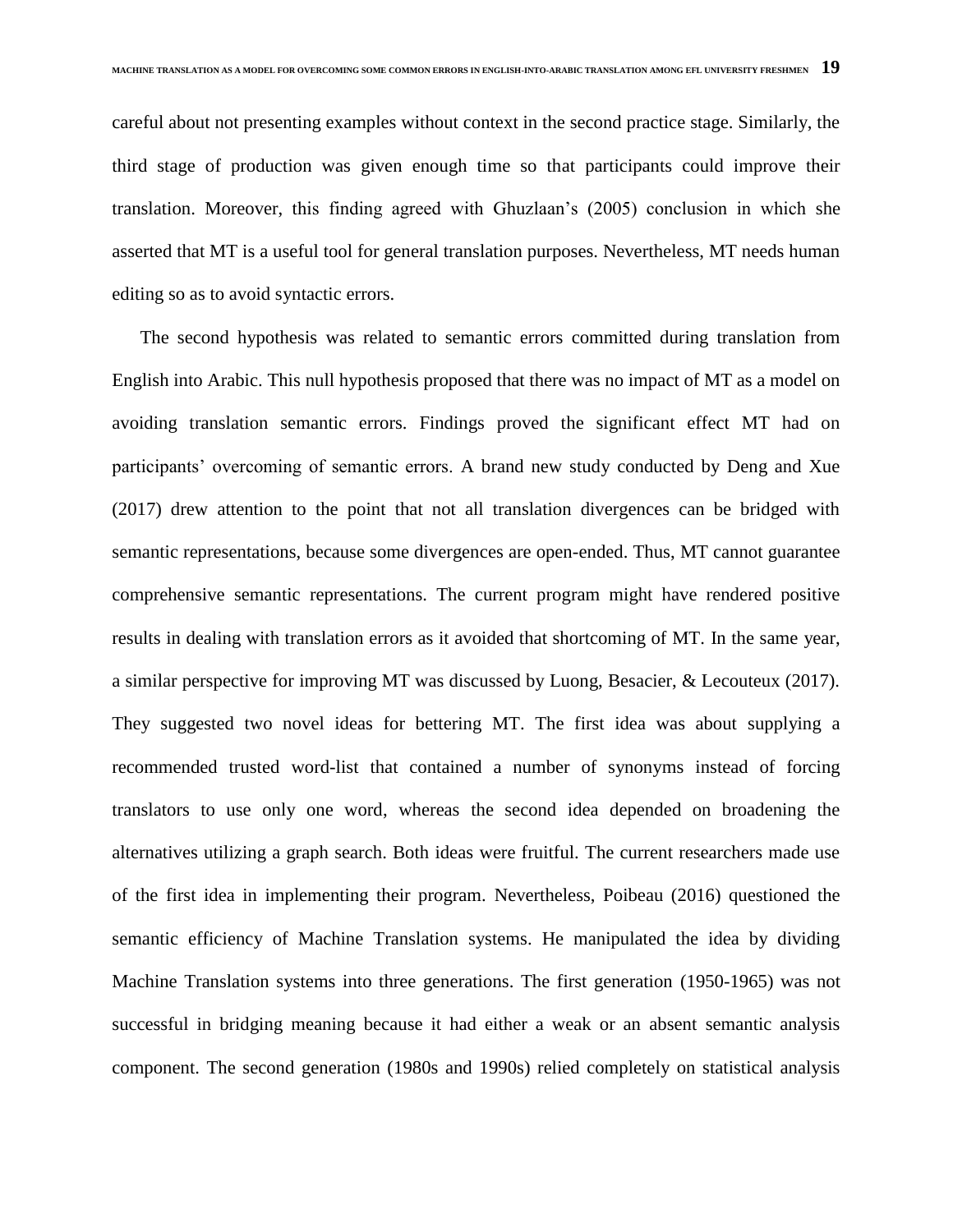which rendered semantically dissatisfying translations. Even the contemporary generation of Machine Translation systems; which adopted the "*big-data*" approach by collecting large groups of texts to integrate semantic information; was still far from producing sound meaningful translations.

 A contradictory view point believed that Machine Translation techniques based on parallel corpora – such as Google Translate utilized in the current program – proved its effectiveness in translation without radical improvements; especially from and into two sharp-contrasted languages like Arabic and English (Alkahtani, 2011).

 In MT, meaning is a crucial element that should be given much attention. It is helpful to diagnose and analyze problems before translation to attain a well-formed output. Word meaning is basically determined by its surrounding context. Since MT, had limited capacity to analyze and infer such a context, human revision of MT translation would be necessary for keeping the semantic aspect of a translated text (Izwaini, 2011). The same result was reached by Okour (2008) as she found that MT had more deficiencies than human translation. It was among her recommendations to have human post-editing intervention of MT texts. She emphasized human's better abilities to understand, analyze and produce better translation than MT.

 Supposing that the current program based on MT to overcome English-into-Arabic translation pragmatic common errors had no significant impact, the third hypothesis was proposed in a null format. The obtained results proved that the third hypothesis was not true. Participants' pragmatic errors were notably avoided after the experiment. The principles adopted in the program in regard to clarifying common pragmatic errors contradicted with the recommendations given by Kadiu (2016). In his study, Kadiu (2016) stipulated undecidability and uncertainty as pre-conditions of ideal translation. In terms of pragmatics, such conditions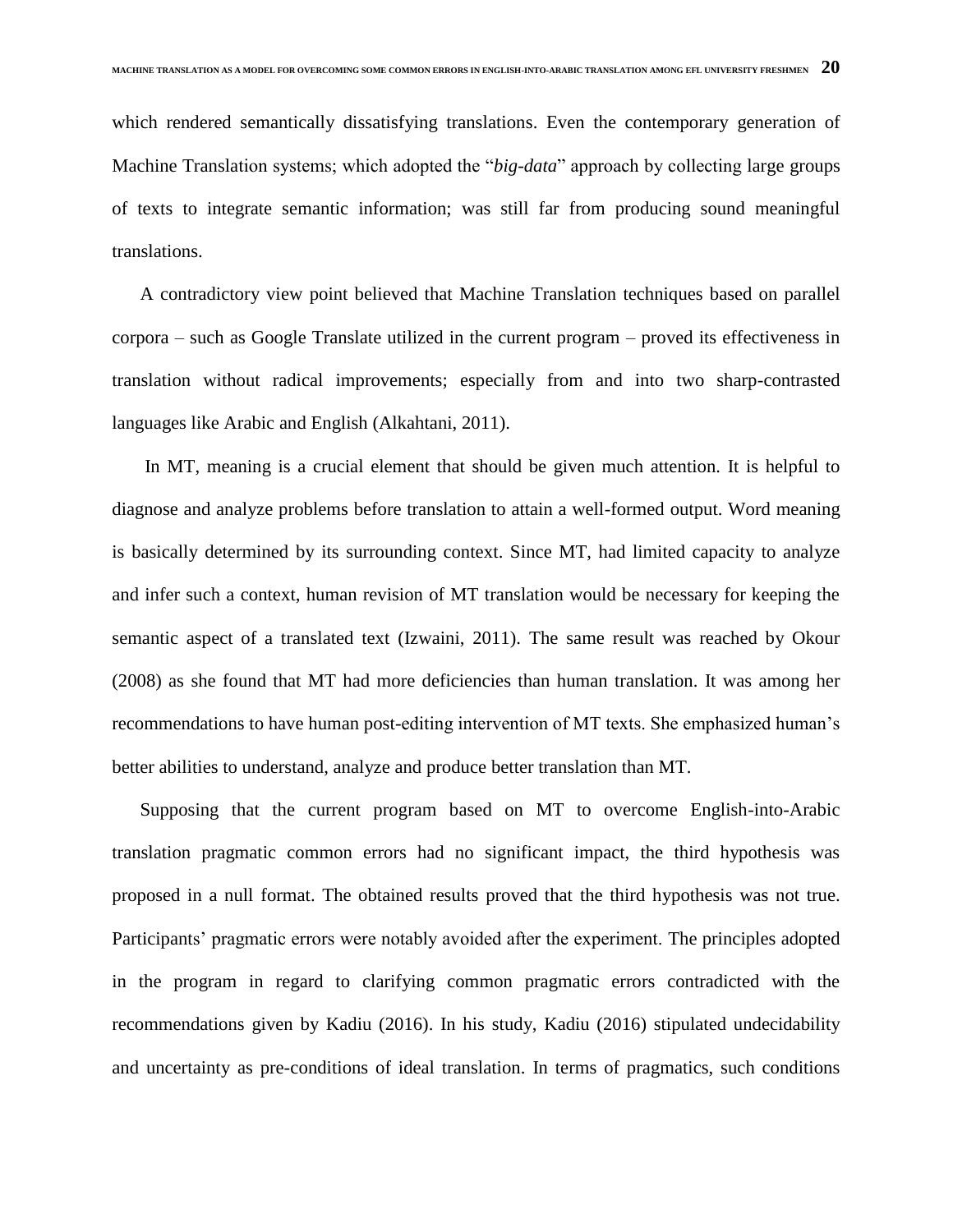would not be fair. The West's misunderstanding of many Arab religious and political beliefs was very obvious in programming MT tools. One way for eliminating such misunderstandings would be through pragmatically appropriate translation. In addition, cultural differences should have also been taken into account. That was why the presentation stage in the current program was provided.

 The comprehensive fourth hypothesis proposed that the *Translation Common Errors Remedial Program* could not improve participants' translations in terms of avoiding common errors on the three dimensions all together: syntactic errors, semantic errors and pragmatic errors. Findings revealed that the hypothesis was not true; the program did help participants avoid English-into-Arabic translation common errors. This result concurred with that obtained by Vieira (2017) who highlighted the role of post-editing of machine translated texts as a solution for decreasing burdens and efforts imposed on human translators. He emphasized using postediting to improve grammar and lexis drawing attention to its usefulness as a time-saving and effort-keeping procedure. Moreover, the current results were consistent with Ratniece's (2016) which concluded that educational support and motivation were two crucial factors in solving Machine Translation problems faced by university freshmen.

 A noteworthy remark stated by Uzun (2016) referred to the inadequacy of English lexicon that led to a big cultural gap and translation problems for Foreign Language Learners. Comparing human translation with Machine Translation outputs showed obvious differences in accuracy and meaning clarity. In terms of learners' attitudes to use Machine Translation tools, it was found that there was an inclination to resort to such tools. The *Translation Common Errors Remedial Program* took into consideration these results. It was designed to make the best use of Machine Translation and to avoid its defects simultaneously.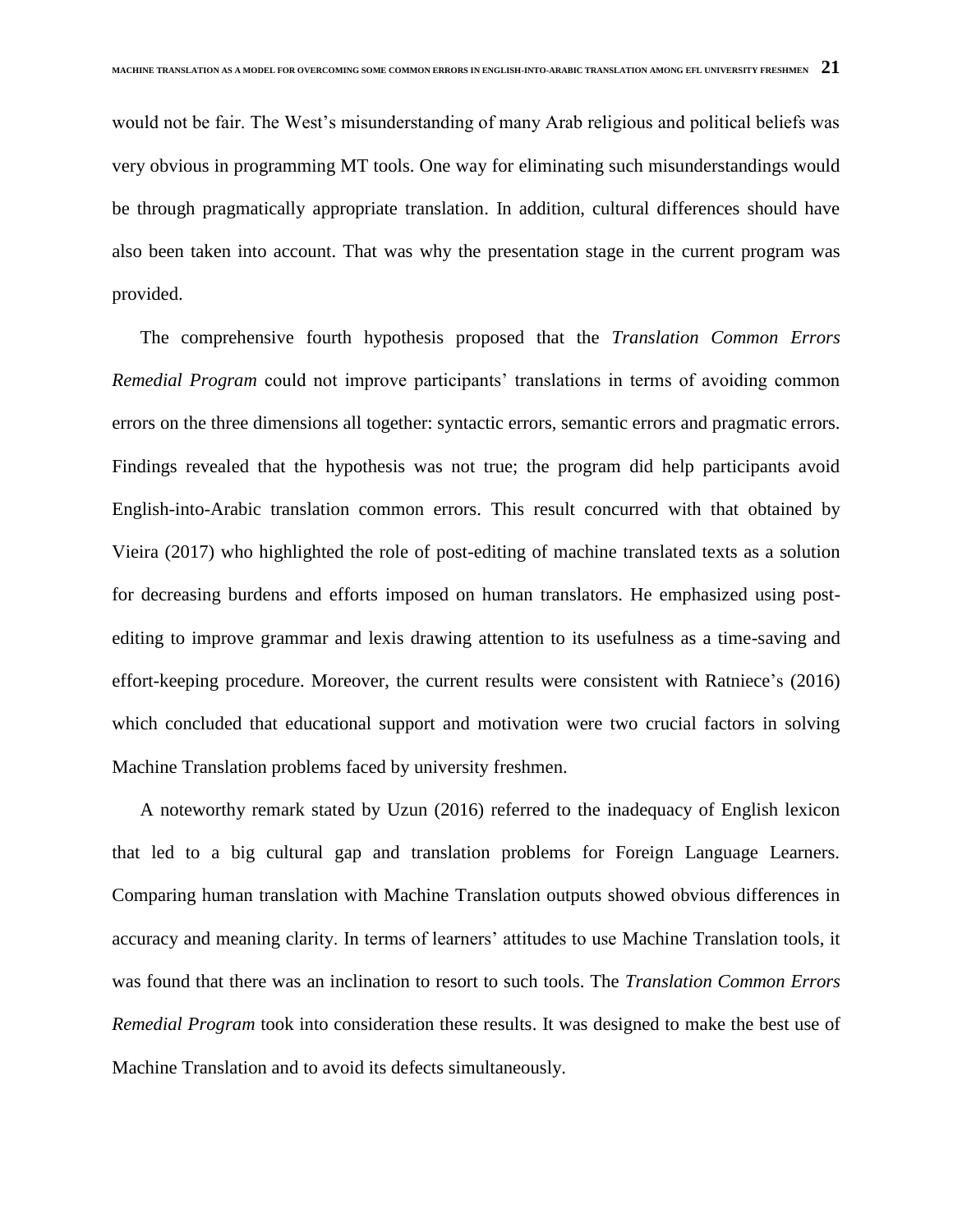There were a number of observations taken by the researchers during the program sessions and the pre-posttest administrations. These observations may help explain the attained results and deepen the discussion.

 It was noted that participants lacked accuracy in translating tenses. English past tenses were usually translated into present Arabic ones. This suggested that participants overlooked meaning when dealing with a target text since they translated the gist of the text in a hurry without paying attention to semantic necessities. In this concern, MT outperformed human translation. The MT translation examples provided to participants as *deficient models* were already deficient in certain aspects; however, they offered correct tense translations.

 Another remark was that participants tended to translate initial pronouns literally into their Arabic equivalents. While this is inevitable in English, ideal good Arabic usually omits initial pronouns and let them be understood either from context or by later pronouns in the sentence. Like the previous observation, this tendency in human translation was also avoided in MT outputs.

 Colloquial Arabic words and slang interfered notably with participants' translated outputs. This third observation was avoided by Machine Translation systems that outputted formal Arabic translations for English texts.

 Furthermore, participants' translations delineated their inability to express Arabic passive forms. There was a negligence of using Arabic punctuation marks and special characters marking the passive voice. Participants tended to employ the active voice when sentences were passive. Although MT often avoided that defect, it still far from utilizing Arabic punctuation marks and special characters for passive voice.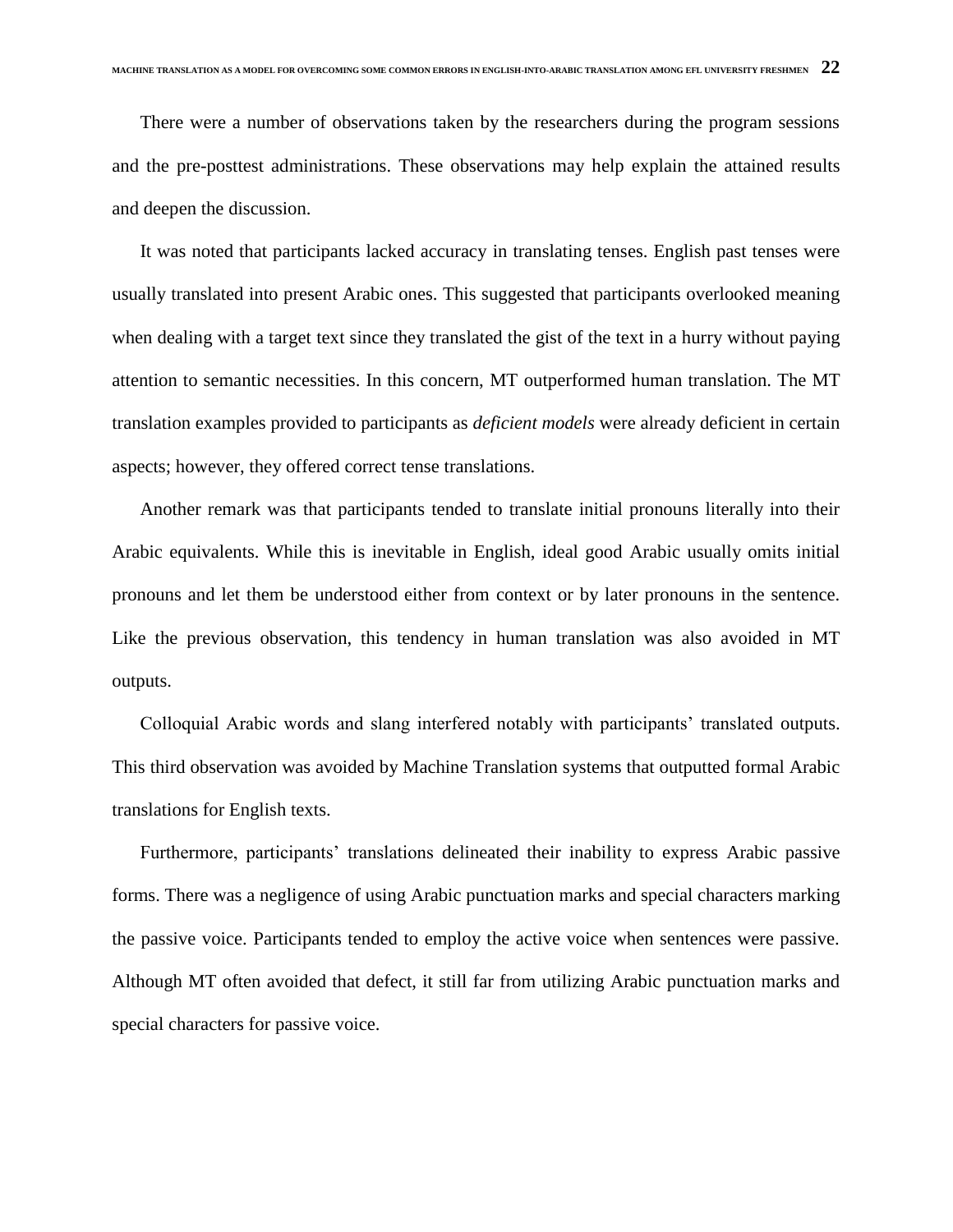A last observation was participants' tendency to translate numbers into mathematical forms rather than letters. This tendency reflected their weakness in writing ideal Arabic. It might also indicate participants' trend of dealing with knowledge superficially. Machine Translation produced outputs that were written in letters. However, it failed to apply Arabic grammatical rules related to number-subsequent word agreement.

 It can be inferred from the above-mentioned researchers' observations that although Machine Translation often lacks accuracy, it still has its own merits that may obviate human translation shortcomings. Being aware of MT pros and cons is essential for translators so as to reach ideal translations.

# **Conclusion**

 Reliance on either Machine Translation or human translation should be practiced with caution; especially if the source language and the target one were sharply contrasted in orthography, origin and culture. It is recommended not to rely upon one type of translation as each has its privileges as well as its drawbacks. Translators should also be aware of the syntactic, semantic and pragmatic common errors they may commit before manipulating a text. Further research can be done on how to improve MT tools and how to support human translation. It is also suggested for professional translators to study such courses as the current *Translation Common Errors Remedial Program* as a prerequisite for practicing translation. Moreover, school and university students who study translation courses can make use of this program. Common errors in translation from Arabic-into-English should also be investigated to complement the current study.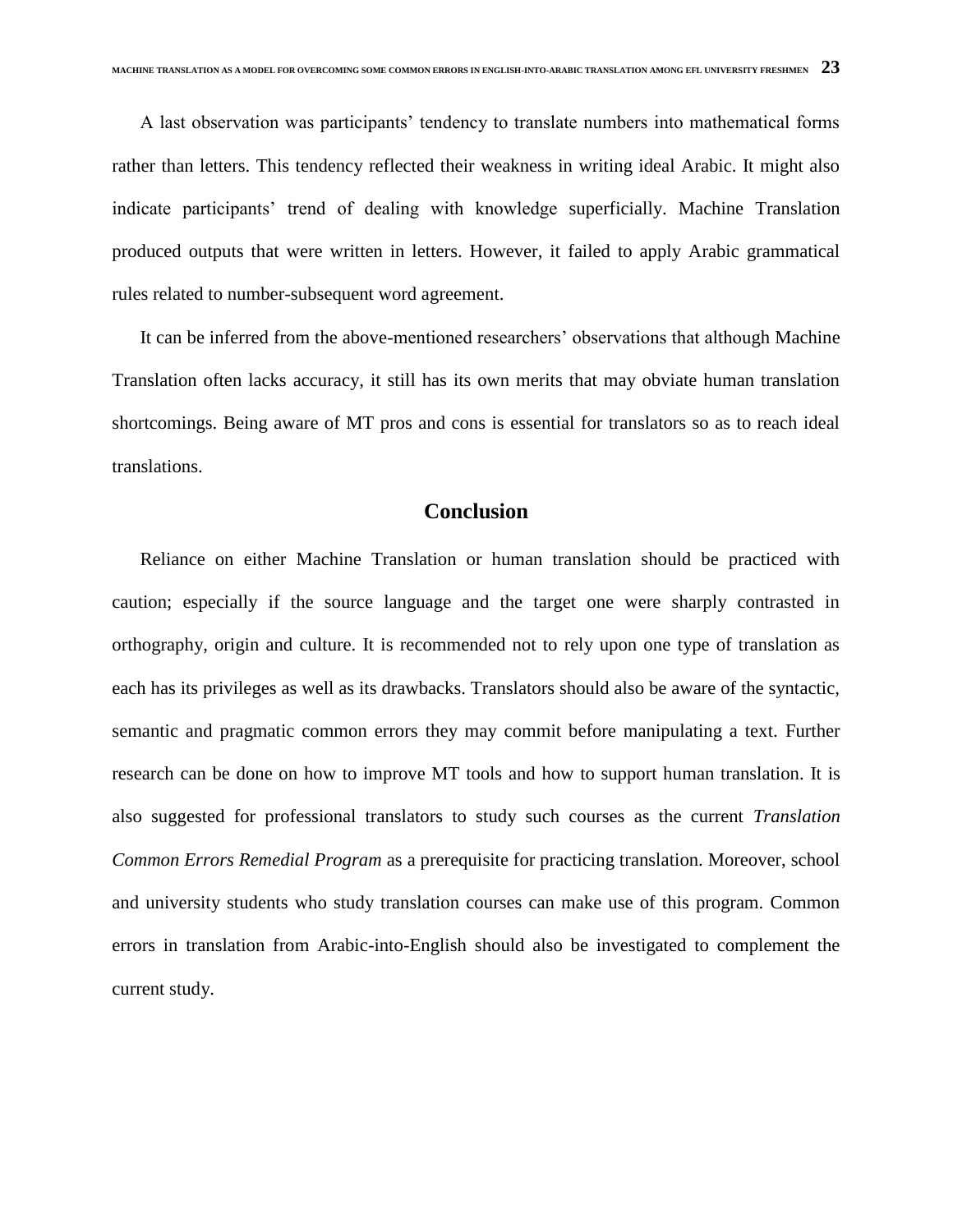# **References**

- Açıkgöz, F., & Sert, O. (2006). Interlingual machine translation: prospects and setbacks. *Translation Journal, 10*(3), 1 – 16.
- Alkahtani, S. (2011). Resources and techniques to aid machine translation between Arabic and English. A Published Master Thesis. Bangor University: College of Physical and Applied Sciences.
- Alves, F., Koglin, A., Mesa-Lao, B., Martinez, M. G., Fonseca, N. B., Sa, A. D., Goncalves, J., Szpak, K. S., Sekino, K & Aquino, M.  $(2016)$ . Analysing the impact of interactive machine translation on post-editing effort. In M. Carl, S. Bangalore, & M. Schaeffer (Eds.), *New Directions in Empirical Translation Process Research: Exploring the Critt Tpr-Db* (pp. 77-94). Berlin: Springer-Verlag Berlin.
- American Psychological Association (2013). Publication manual. Electronic Sixth Edition. Washington: American Psychological Association.
- Anber, S. J., & Swear, M. H. (2016). Influence of sociocultural differences in translating euphemistic expressions from English into Arabic in "A Grain of Wheat". *Advances in Language and Literary Studies*, *7*(6), 123 – 136.
- Balk, E. M., Chung, M., Hadar, N., Patel, K., Winifred, W. Y., Trikalinos, T. A., & Chang, L. K. W. (2012). Accuracy of data extraction of non-English language trials with Google Translate. Boston: Agency for Research and Quality.
- Bausell, R. B. (2015). The design and conduct of meaningful experiments involving human participants: 25 scientific principles. Oxford: Oxford University Press.
- Brown, E. K., Asher, R. E., & Simpson, J. M. (2006). Encyclopedia of language & linguistics. Michigan: Elsevier.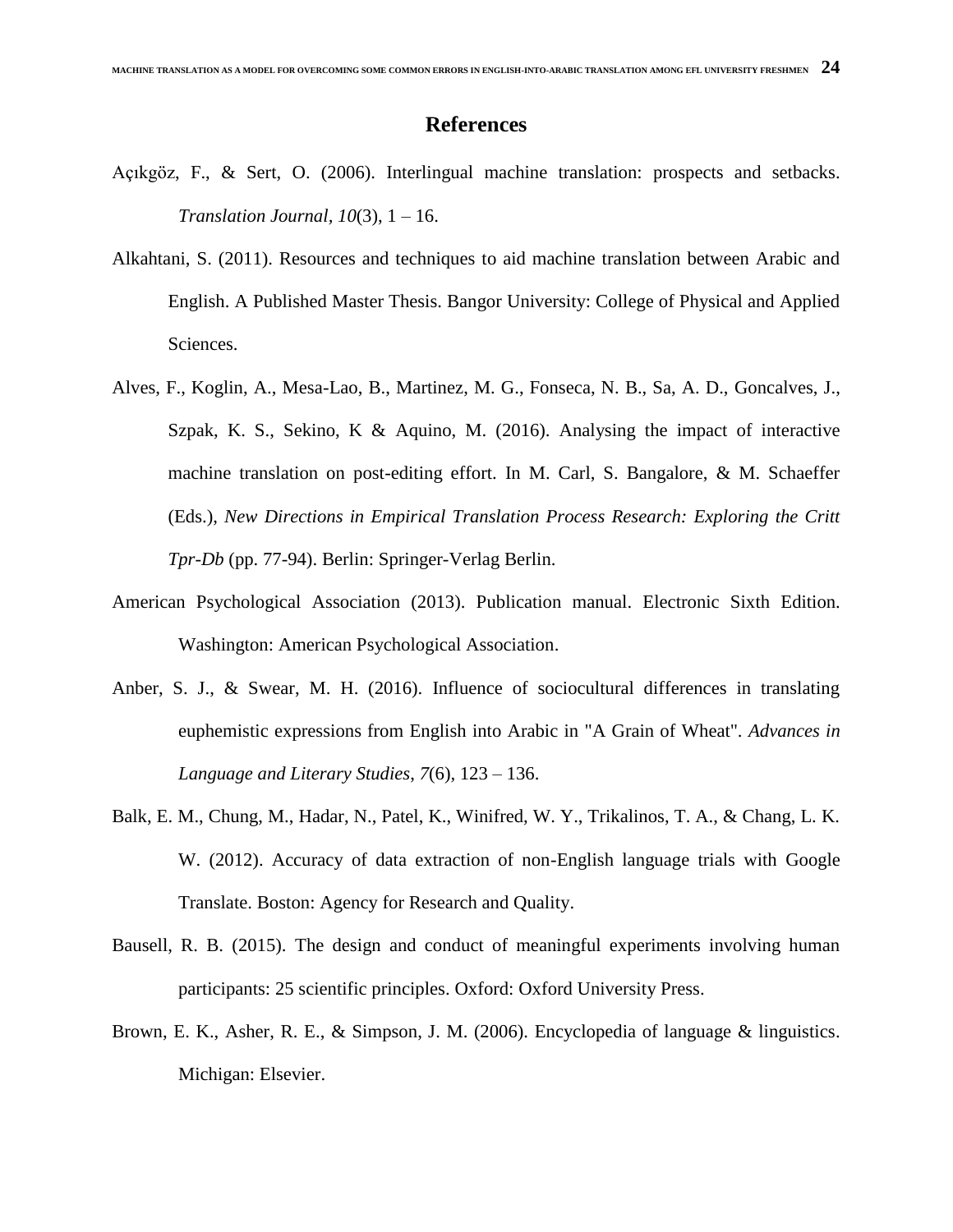- Cadwell, P., Castilho, S., O'Brien, S., & Mitchell, L. (2016). Human factors in machine translation and post-editing among institutional translators. *Translation Spaces, 5*(2), 222 – 243. doi:10.1075/ts.5.2.04cad.
- Deng, D., & Xue, N. W. (2017). Translation Divergences in Chinese-English Machine Translation: An Empirical Investigation. *Computational Linguistics, 43*(3), 521-565. doi:10.1162/COLI\_a\_00292.
- Ferrier, G. S. (2006). NET internationalization: the developer's guide to building global windows and Web applications. New Jersey: Pearson Education.
- Garcia, L. (2010, November). Can machine translation help the language learner? Paper presented at the Third Edition of the ICT for Language Learning Conference, Florence. Retrieved from http://conference.pixel-online.net/ICT4LL2010/acceptedabstracts.php
- Gaspari, F., Almaghout, H., & Doherty, S. (2015). A survey of machine translation competences: Insights for translation technology educators and practitioners. *Perspectives-Studies in Translatology, 23*(3), 333-358. doi:10.1080/0907676x.2014.979842.
- Ghuzlaan, L. M. (2005). Machine translation versus student translation: a study of some lexical and syntactic problems in economic texts. A Published Master's Thesis. Yarmouk University: Faculty of Arts.
- Goldsborough, R. (2009). The si's and nein's of computer-aided language translation. *Tech Direction, 69*(17), 62 – 63.
- Grossman, E. (2010). Why translation matters. Canterbury: Yale University Press.
- Groves, M., & Mundt, K. (2015). Friend or foe? Google Translate in language for academic purposes. *English for Specific Purposes*, 37, 112 – 121.
- Homiedan, A. H. (2001). An introduction to machine translation. Riyadh: Obeikan.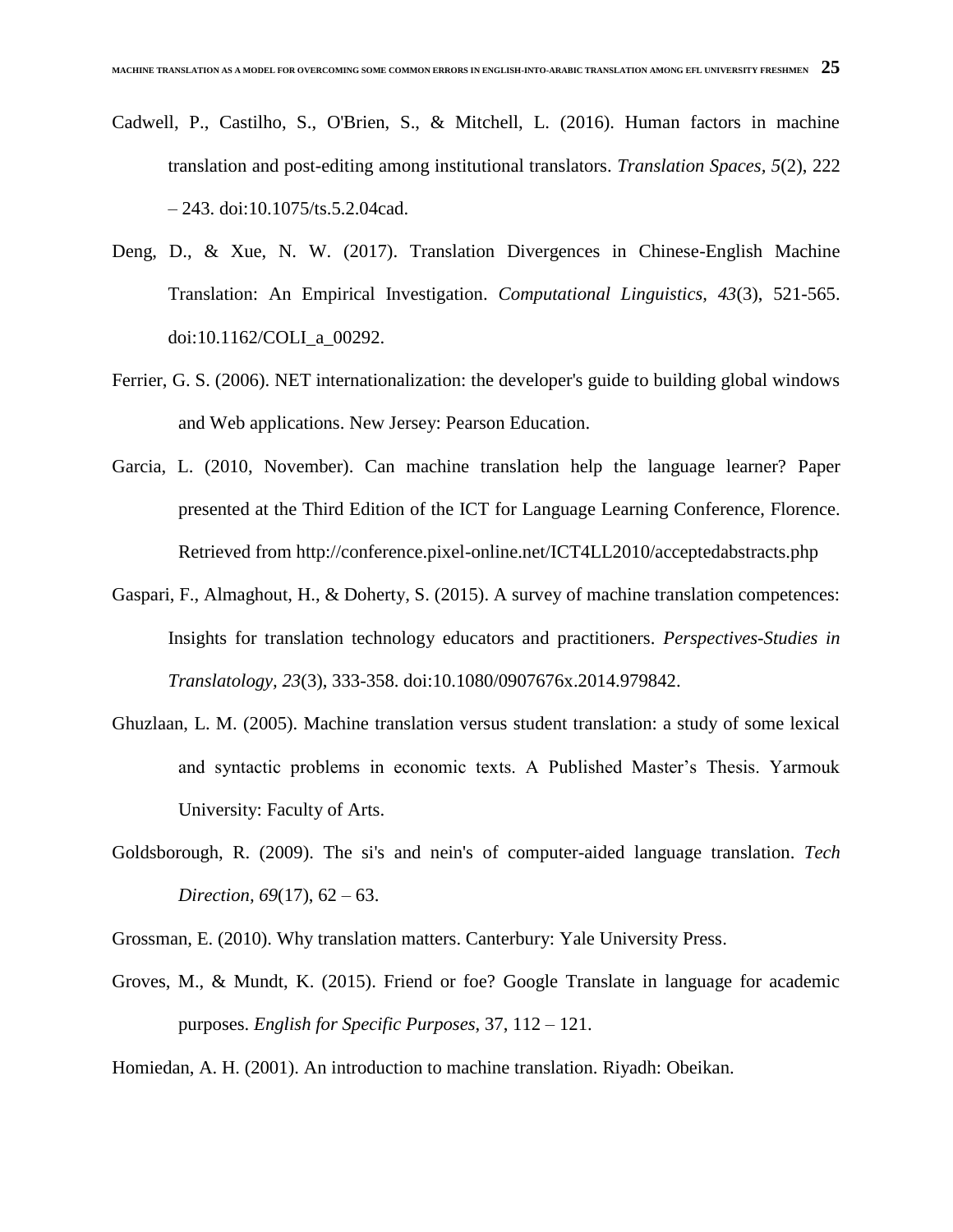Ismael, S. H. (2010). English and Arabic translation: problem and solution. Cairo: Atlas.

- Izwaini, S. (2011). Linguistic challenges for Arabic machine translation. *Turjuman*, *20*(2), 75 107.
- Kadiu, S. (2016). Areas of undecidability in the machine and human translation. *Meta, 61*(1), 204-220.
- Khuddro, A. (2014). Arabic English syntax in translation: equivalence at word and sentence levels. Amman: Al Manhal.
- Luong, N. Q., Besacier, L., & Lecouteux, B. (2017). Find the errors, get the better: Enhancing machine translation via word confidence estimation. *Natural Language Engineering, 23*(4), 617-639. doi:10.1017/s1351324917000080.
- Luong, M. T., Pham, H., & Manning, C. D. (2015). Effective approaches to attention-based neural machine translation. Stanford University: arXiv preprint:1508.04025.
- Marghany, M. M. (2016). Evaluating an Arabic-English machine translated text. *Journal of the Faculty of Education – Assiut University*, *32*(3), 2 – 32.
- National Research Council & National Academy of Sciences (1990). Report of a symposium on Japanese to English machine translation. Symposium conducted at the National Academy of Sciences on December 7, 1989. Washington: National Academies.
- Okour, R. (2008). Machine translation versus human translation with reference to pronouns: a study of agreement errors in English-Arabic texts. A Published Master Thesis. Yarmouk University: Faculty of Arts.
- Poibeau, T. (2016). Translating without understanding: What kind of semantics for machine translation? *Langages* (201), 77 – 90.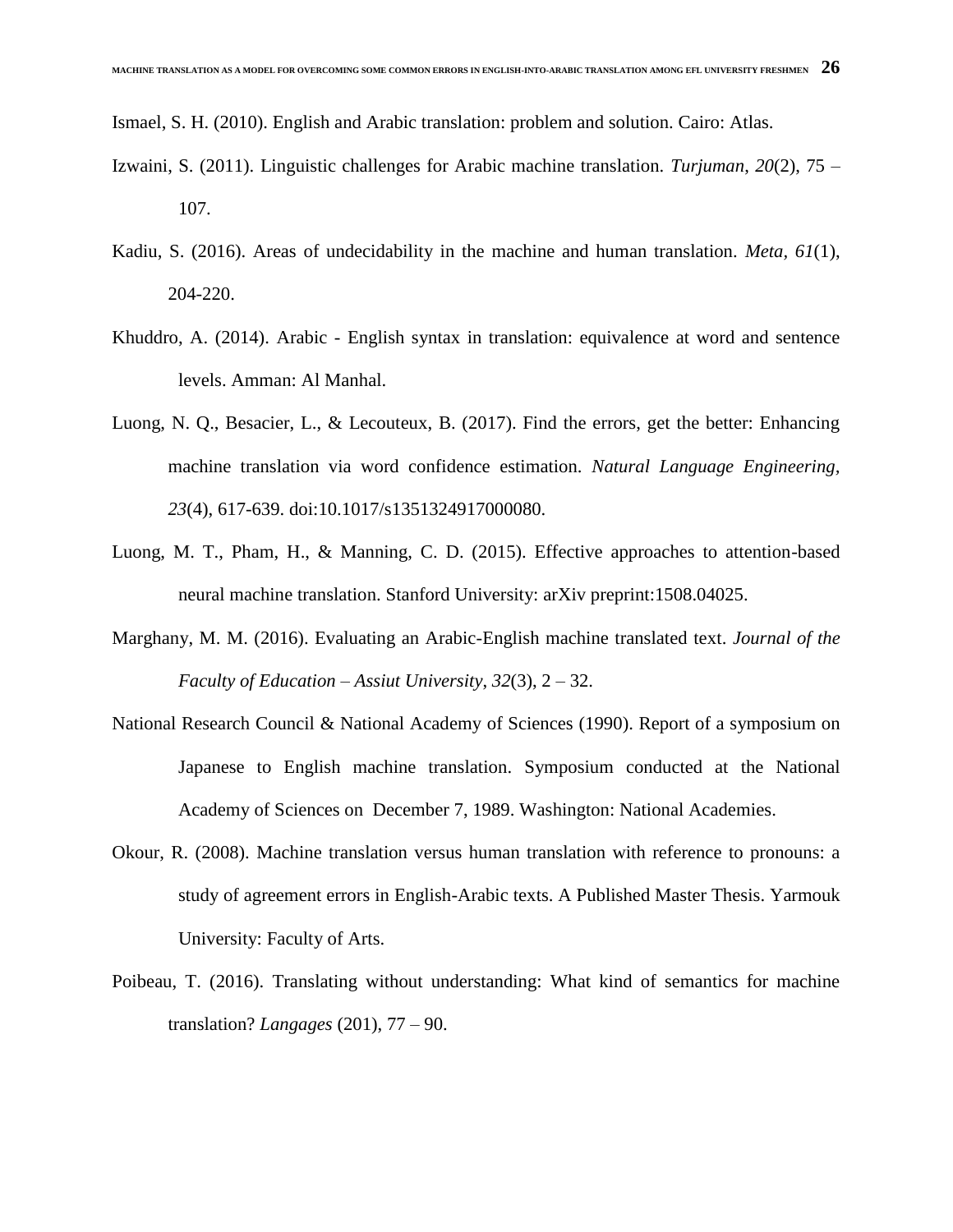- Ratniece, D. (2016). Linguistically diverse  $1<sup>st</sup>$  year university students' problems with machine translation over the three academic years. *International Conference; Meaning in Translation: Illusion of Precision, Mtip2016, 231*, 270-277. doi:10.1016/j.sbspro.2016.09.102.
- Rensburg, A. V., Snyman, C., & Lotz, S. (2012). Applying Google Translate in a higher education environment: translation products assessed. *Southern African Linguistics and Applied Language Studies*, *30*(4), 511 – 524.
- Sato, R. (2010). Reconsidering the effectiveness and suitability of PPP and TBLT in the Japanese EFL classroom. *JALT Journal*, *32*(2), 189 – 201.
- SPSS Inc. (2009). PASW Statistics for Windows, Version 18.0. Chicago: SPSS Inc.
- Täuschel, A. (2008). Linguistic aspects in machine translation. Munich: GRIN Verlag.
- Uzun, L. (2016). Should we blame machine translation for the inadequacy of English? A study on the vocabulary of family and relationships. In H. Chodkiewicz, P. Steinbrich, & M. KrzeminskaAdamek (Eds.), *Working with Text and around Text in Foreign Language Environments* (pp. 273-288). Cham: Springer International Publishing Ag.
- Van Rensburg, A., Snyman, C., & Lotz, S. (2012). Applying Google Translate in a higher education environment: Translation products assessed. *Southern African linguistics and Applied Language Studies*, *30*(4), 511 – 524.
- Vieira, L. N. (2017). Cognitive effort and different task foci in post-editing of machine translation: a think-aloud study. *Across Languages and Cultures, 18*(1), 79 – 105. doi:10.1556/084.2017.18.1.4.
- Warner, R. M. (2012). Applied statistics: from bivariate through multivariate techniques: from bivariate through multivariate techniques. California: SAGE.